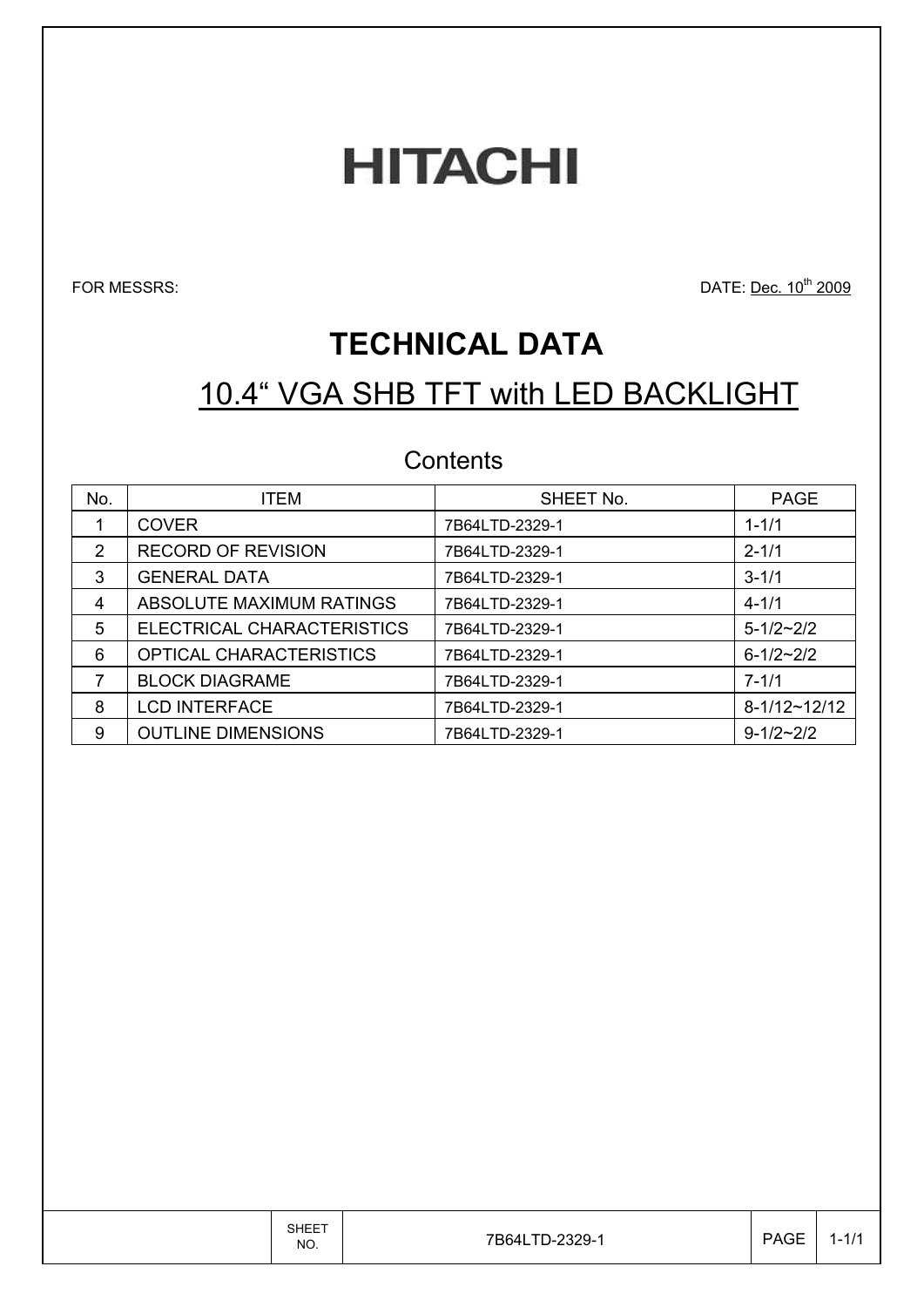|      | 2. RECORD OF REVISION |                     |                |      |           |
|------|-----------------------|---------------------|----------------|------|-----------|
| DATE | SHEET No.             |                     | <b>SUMMARY</b> |      |           |
|      |                       |                     |                |      |           |
|      |                       |                     |                |      |           |
|      |                       |                     |                |      |           |
|      |                       |                     |                |      |           |
|      |                       |                     |                |      |           |
|      |                       |                     |                |      |           |
|      |                       |                     |                |      |           |
|      |                       |                     |                |      |           |
|      |                       |                     |                |      |           |
|      |                       |                     |                |      |           |
|      |                       |                     |                |      |           |
|      |                       |                     |                |      |           |
|      |                       |                     |                |      |           |
|      |                       |                     |                |      |           |
|      |                       |                     |                |      |           |
|      |                       |                     |                |      |           |
|      |                       |                     |                |      |           |
|      |                       |                     |                |      |           |
|      |                       |                     |                |      |           |
|      |                       |                     |                |      |           |
|      |                       | <b>SHEET</b><br>NO. | 7B64LTD-2329-1 | PAGE | $2 - 1/1$ |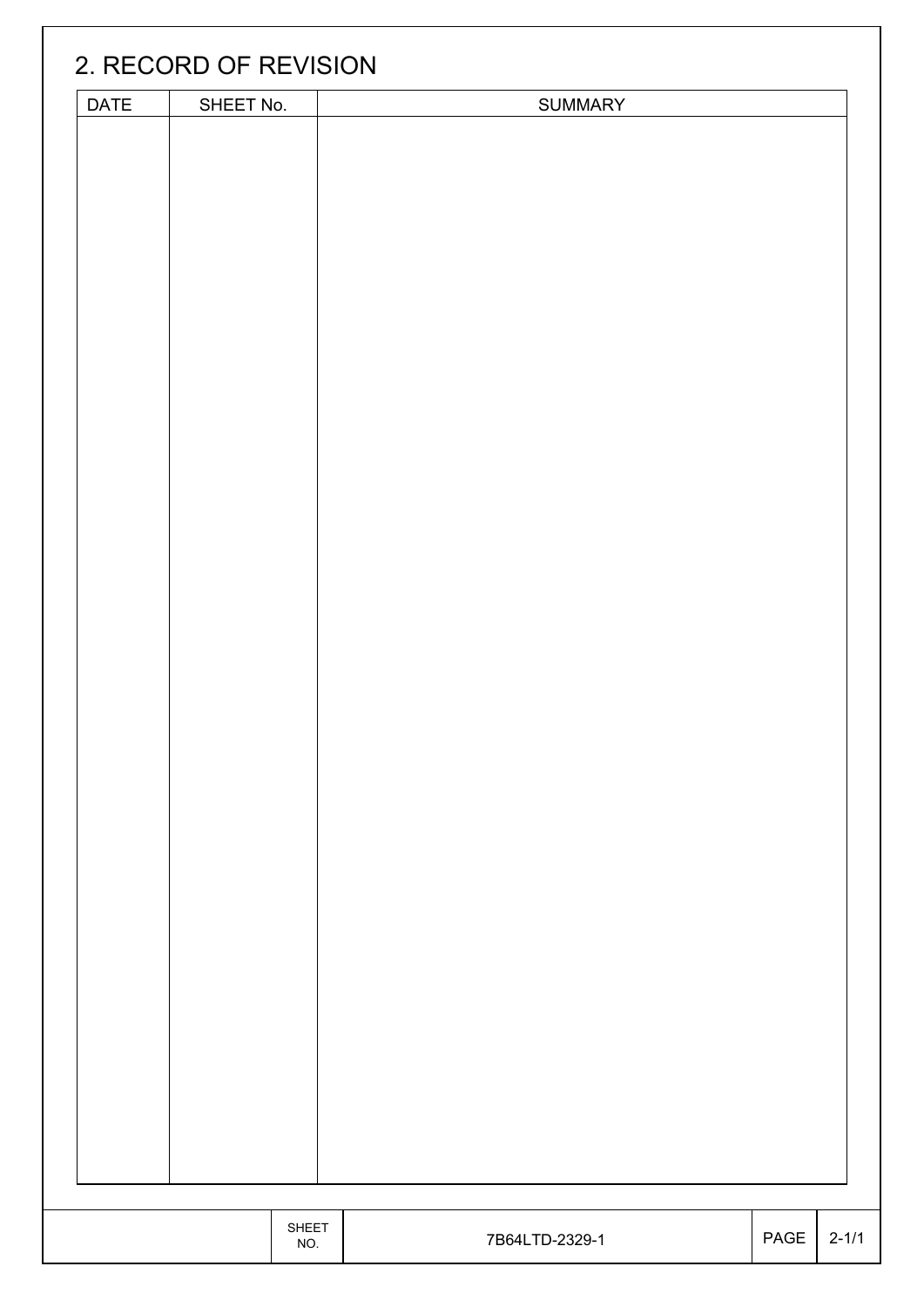### 3. GENERAL DATA

### 3.1 DISPLAY FEATURES

This module is a 10.4" VGA of 4:3 format amorphous silicon TFT. The pixel format is vertical stripe and sub pixels are arranged as R (red), G (green), B (blue) sequentially. This display is RoHS compliant, COG (chip on glass) technology and LED backlight are applied on this display.

| Part Name                      | TX26D**VM****                                                    |
|--------------------------------|------------------------------------------------------------------|
| Module Dimensions              | 243.0(W) mm x 185.1(V) mm x (12.0) (D) mm                        |
| <b>LCD Active Area</b>         | 211.2(H) mm x 158.4(V) mm                                        |
| <b>Pixel Pitch</b>             | $0.33(W)$ mm x 0.33 (H) mm                                       |
| Resolution                     | 640 x 3(RGB)(W) x 480(H) dots                                    |
| <b>Color Pixel Arrangement</b> | R, G, B Vertical stripe                                          |
| LCD Type                       | Transmissive Color TFT; Normally White; Anti-Glare Polarizer     |
| Display Type                   | <b>Active Matrix</b>                                             |
| Number of Colors               | 262k Colors                                                      |
| <b>Backlight</b>               | 24 LEDs (6 series x 4)                                           |
| Weight                         | TBD                                                              |
| Interface                      | 1ch - LVDS / Receiver; 20 pins                                   |
| Power Supply Voltage           | 3.3V for LCD; 12V for Backlight                                  |
| <b>Power Consumption</b>       | (0.66W) for LCD; (7.2W) for Backlight                            |
| <b>Viewing Direction</b>       | 12 O'clock (without image inversion and least brightness change) |

|  | <b>SHEET</b><br>NO. | 7B64LTD-2329-1 | <b>PAGE</b> | $3 - 1/1$ |  |
|--|---------------------|----------------|-------------|-----------|--|
|--|---------------------|----------------|-------------|-----------|--|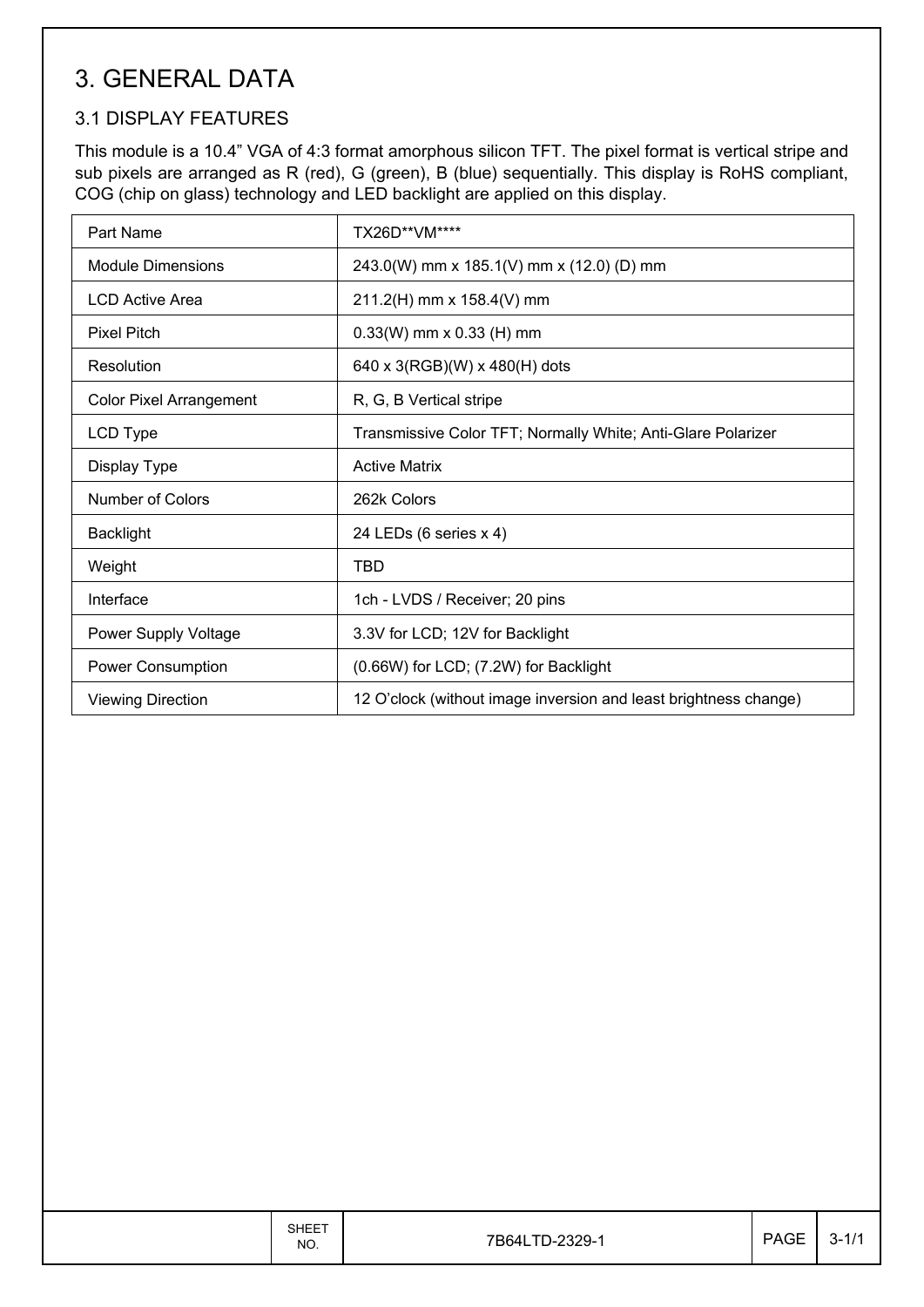### 4. ABSOLUTE MAXIMUM RATINGS

| Item                           | Symbol | Min.    | Max.      | Unit              | Remarks |
|--------------------------------|--------|---------|-----------|-------------------|---------|
| <b>Supply Voltage</b>          | VDD    | $-0.3$  | 4         |                   |         |
| Input Voltage of Logic         | VI     | $-0.2$  | $VDD+0.3$ |                   | Note 1  |
| <b>Operating Temperature</b>   | Top    | $(-20)$ | (70)      | $^{\circ}$ $\cap$ | Note 2  |
| Storage Temperature            | Tst    | (-30)   | (80)      | $^{\circ}$ $\cap$ | Note 2  |
| <b>Backlight Input Voltage</b> | VLED   | 10.0    | 17.0      |                   |         |

Note 1: The rating is defined for the signal voltages of the interface such as DTMG, DCLK, DIM, FRC, MSL and pixel data signal.

Note 2: The maximum rating is defined as above based on the temperature on the panel surface, which might be different from ambient temperature after assembling the panel into the application. Moreover, some temperature-related phenomenon as below needed to be noticed:

- Background color, contrast and response time would be different in temperatures other than  $25^{\circ}$ C.
- Operating under high temperature will shorten LED lifetime.

- Do not operate at or near the maximum ratings listed for extended periods of time. Exposure to such conditions may adversely impact product reliability and result in failures not covered by warranty.

|  | <b>SHEET</b><br>NO. | 7B64LTD-2329-1 | PAGE | $4 - 1/1$ |
|--|---------------------|----------------|------|-----------|
|--|---------------------|----------------|------|-----------|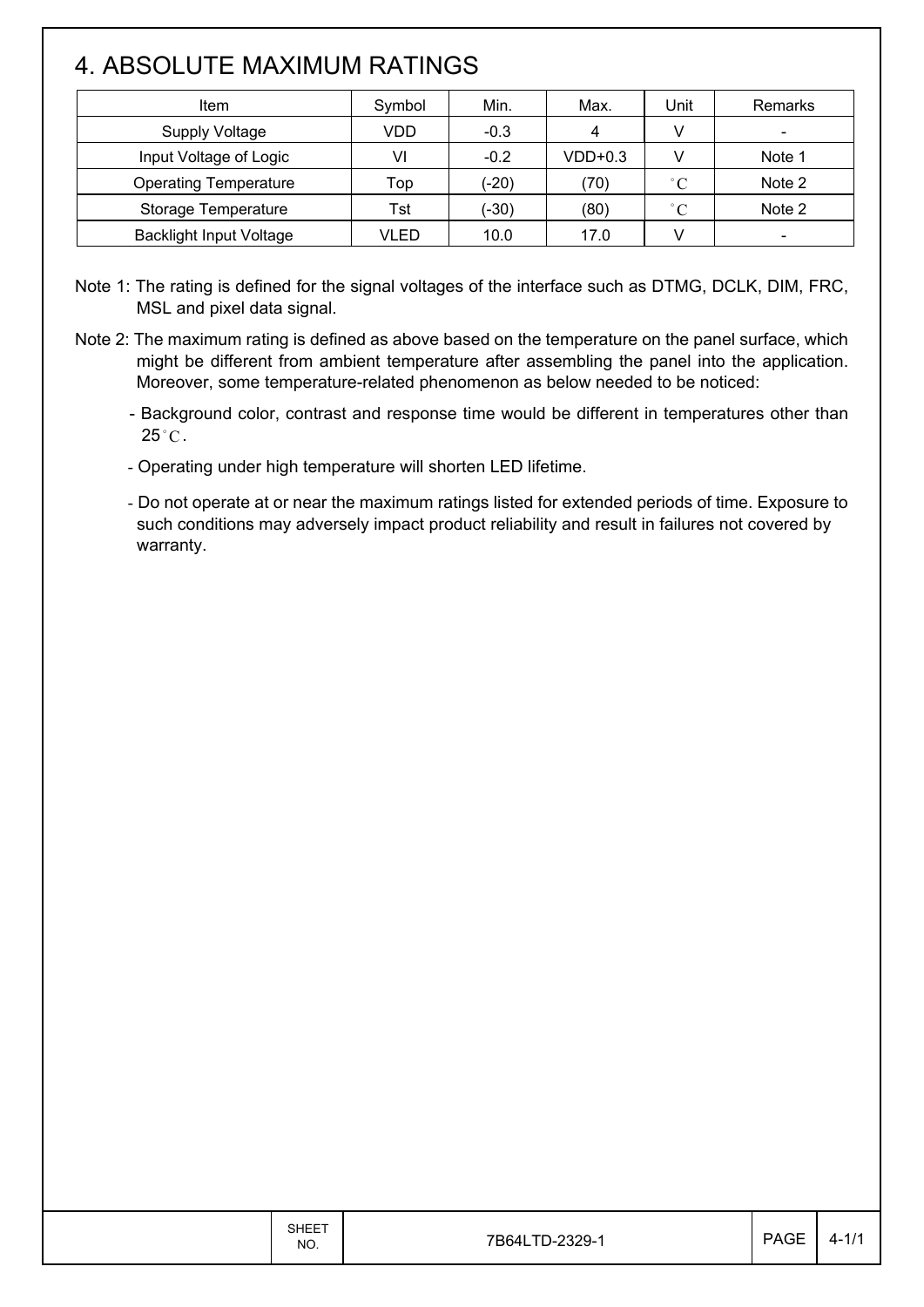### 5. ELECTRICAL CHARACTERISTICS

### 5.1 LCD CHARACTERISTICS

#### $T_a = 25$  °C, VSS = 0V

| Item                                          | Symbol                     | Condition                 | Min.   | Typ. | Max.   | Unit       | Remarks    |
|-----------------------------------------------|----------------------------|---------------------------|--------|------|--------|------------|------------|
| Power Supply Voltage                          | <b>VDD</b>                 |                           | 3.0    | 3.3  | 3.6    | V          |            |
| Differential Input                            |                            | VIH                       |        |      | $+100$ |            |            |
| Voltage for LVDS<br><b>Receiver Threshold</b> | VI                         | <b>VIL</b>                | $-100$ |      |        | mV         | Note 1     |
| <b>Power Supply Current</b>                   | <b>IDD</b>                 | <b>VDD-VSS</b><br>$=3.3V$ |        | 200  |        | mA         | Note 2,3,4 |
| <b>Vsync Frequency</b>                        | $f_{\rm v}$                |                           |        | 60   | 70     | Hz         | Note 5     |
| <b>Hsync Frequency</b>                        | $f_{\scriptscriptstyle H}$ |                           |        | 31.6 | 38     | <b>KHz</b> |            |
| <b>DCLK Frequency</b>                         | CLK                        |                           |        | 25   | 29     | MHz        |            |

#### Note 1: VCM=+1.2V

VCM between vin+ and vin- is common mode voltage of LVDS transmitter/receiver. The input terminal of LVDS transmitter is terminated with 100 $\Omega$ .



Note 2: fv=60Hz, fCLK=25.0MHz, and VDD=3.3V, are the test conditions.

Typical value is measured when displaying vertical 64 gray scale. Maximum is measured when displaying Vertical-stripe.



Note 3: For LVDS Transmitter Input

- Note 4: 1A fuse is built in the LCM. Current capacity for VDD power supply should be larger than 2A, so that the fuse built in the LCM (maximum) could appropriately work under the abnormal conditions.
- Note 5: Vertical Frequency 60Hz is recommended for best optical performance in terms of flicker.

|  | <b>SHEET</b><br>NO. | 7B64LTD-2329-1 | <b>PAGE</b> | $5 - 1/2$ |
|--|---------------------|----------------|-------------|-----------|
|--|---------------------|----------------|-------------|-----------|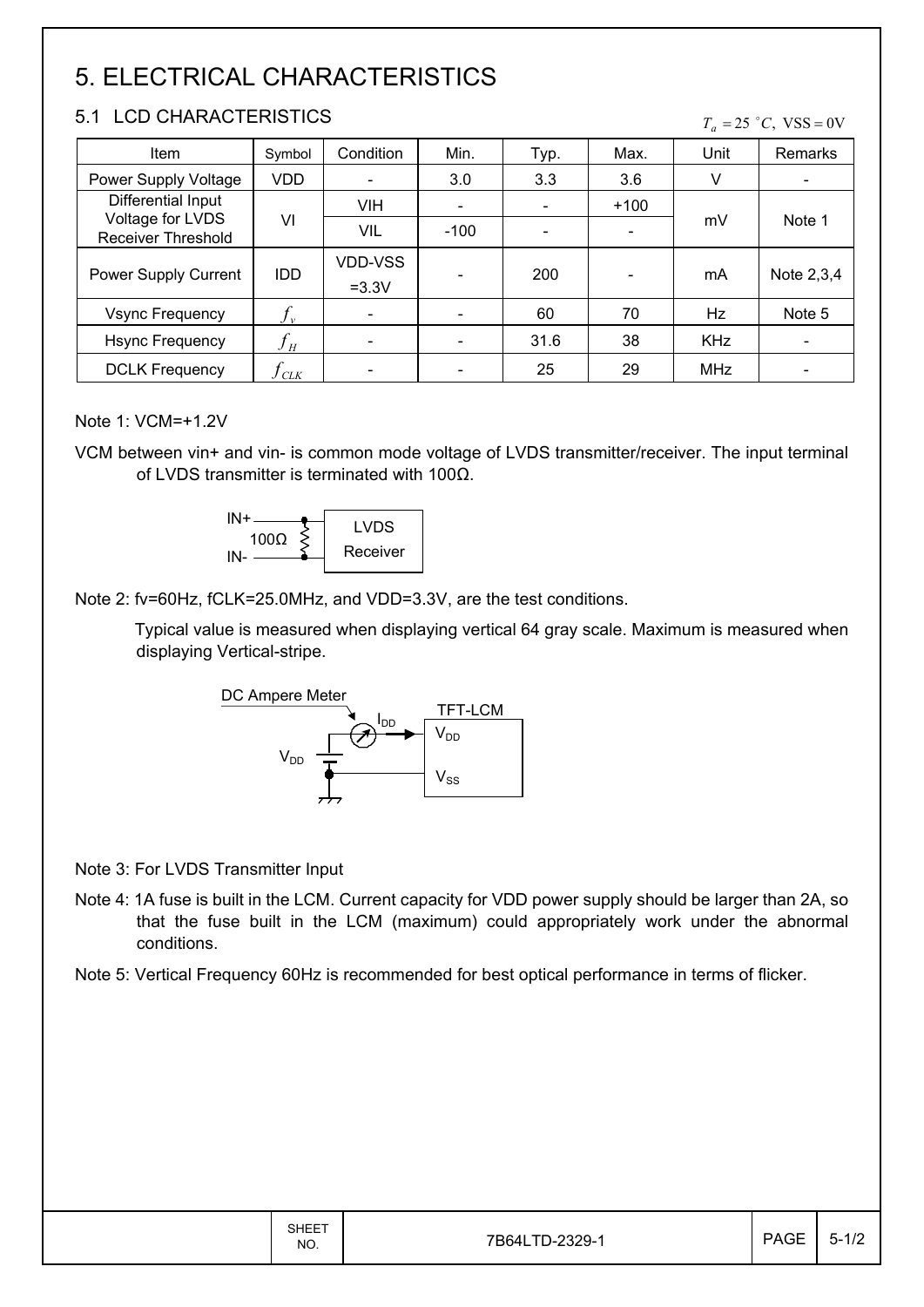### 5.2 BACKLIGHT CHARACTERISTICS

```
T_a = 25 °C
```

| <b>Item</b>                | Symbol                   | Condition             | Min.                     | Typ.  | Max.                     | Unit | Remarks |
|----------------------------|--------------------------|-----------------------|--------------------------|-------|--------------------------|------|---------|
| <b>LED Input Voltage</b>   | VLED                     | <b>Backlight Unit</b> | 10.8                     | 12.0  | 13.2                     |      | Note 1  |
| <b>LED Driving Current</b> |                          | DIM=0V;0%Duty         | $\sim$                   | (600) | $\overline{\phantom{0}}$ |      | Note 2  |
| (DIM Control)              | ILED                     | DIM=3.3V;100%Duty     | $\overline{\phantom{0}}$ | (11   | $\overline{\phantom{a}}$ | mA   |         |
| LED Lifetime               | $\overline{\phantom{0}}$ | 85mA x 4              | $\overline{\phantom{0}}$ | 70k)  | -                        | hrs  | Note 3  |

Note 1: As Fig 5.1 shown, all LEDs are controlled by the LED Driver when applying 12V VLED.

- Note 2: Dimming function can be obtained by applying DC voltage or PWM signal from the display interface CN1. The recommend PWM signal is  $1KHz \sim 10KHz$  with 3.3V amplitude. The brightness is increased when applied DC voltage or PWM duty of DIM Pin is decreased.
- Note 3: The estimated lifetime is specified as the time to reduce 50% brightness by applying 85mA x 4 at 25  $^{\circ}$  C .
- Note 4: 1A fuse is built in the LCM, current capacity for VDD power supply should be larger than 2A, so that the fuse built in the LCM (maximum) could appropriately work under the abnormal conditions.



Fig 5.1

|  | <b>SHEET</b><br>NO. | 7B64LTD-2329-1 | <b>PAGE</b> | $5-2/2$<br>∠∠ |
|--|---------------------|----------------|-------------|---------------|
|--|---------------------|----------------|-------------|---------------|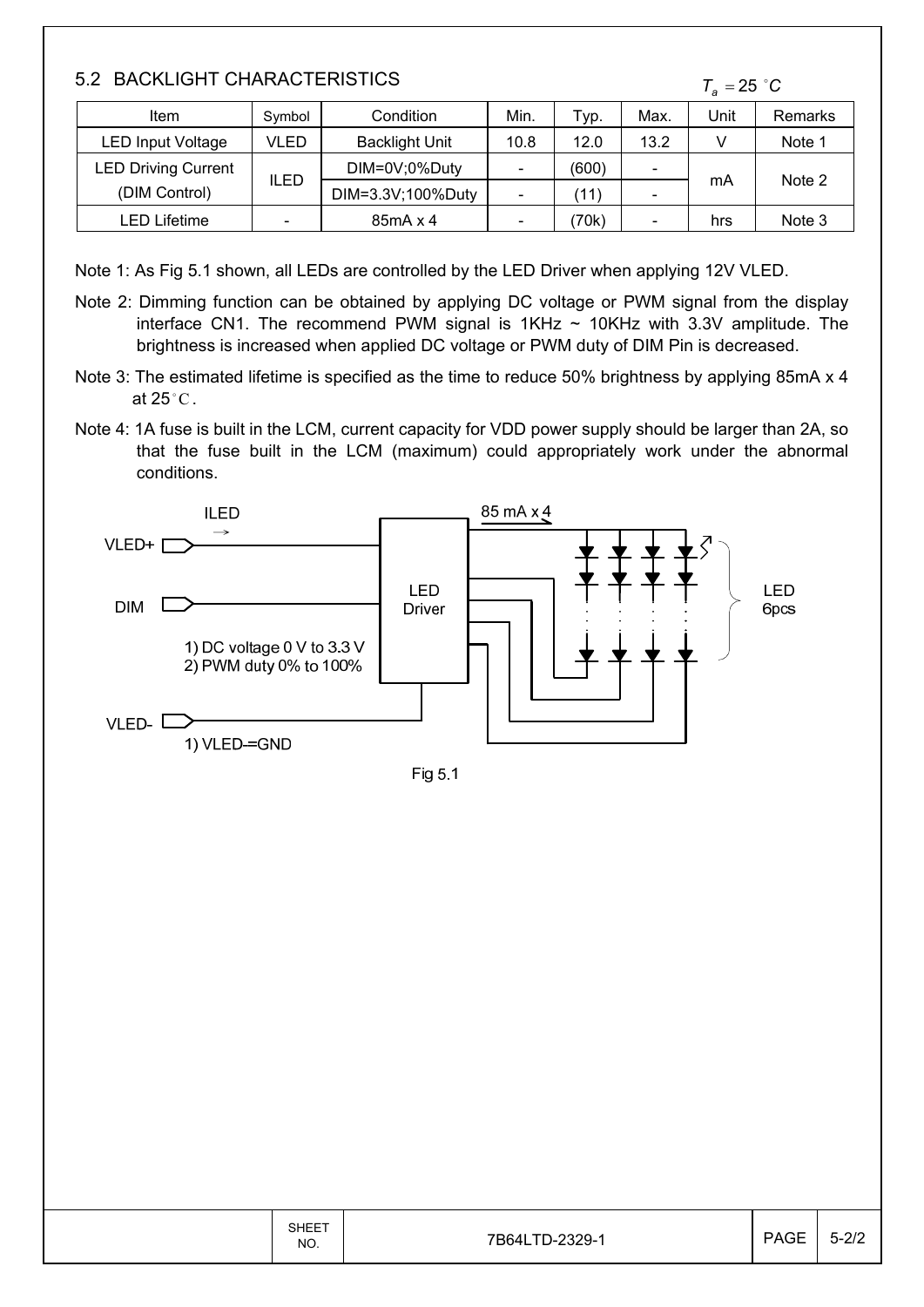### 6. OPTICAL CHARACTERISTICS

The optical characteristics are measured based on the conditions as below:

- Supplying the signals and voltages defined in the section of electrical characteristics.
- The backlight unit needs to be turned on for 30 minutes.
- The ambient temperature is 25 $^{\circ}$ C.
- In the dark room around 500~1000 lx, the equipment has been set for the measurements as shown in Fig 6.1.

|                                     |       |                          |                                          |                          |                          |                | $T_a = 25 °C$ , $f_v = 60$ Hz, VDD = 3.3V |         |
|-------------------------------------|-------|--------------------------|------------------------------------------|--------------------------|--------------------------|----------------|-------------------------------------------|---------|
| Item                                |       | Symbol                   | Condition                                | Min.                     | Typ.                     | Max.           | Unit                                      | Remarks |
| <b>Brightness of White</b>          |       | $\overline{\phantom{a}}$ |                                          | <b>TBD</b>               | (600)                    | $\blacksquare$ | cd/m <sup>2</sup>                         | Note 1  |
| <b>Brightness Uniformity</b>        |       | $\overline{\phantom{a}}$ | $\phi = 0^{\circ}, \theta = 0^{\circ}$ , | <b>TBD</b>               | $\overline{\phantom{a}}$ |                | $\%$                                      | Note 2  |
| <b>Contrast Ratio</b>               |       | CR                       | $DIM = 0V$                               | $\blacksquare$           | (600)                    | $\blacksquare$ | $\blacksquare$                            | Note 3  |
| Response Time<br>(Rising + Falling) |       | $T_r + T_f$              | $\phi = 0^{\circ}, \theta = 0^{\circ}$   |                          | 30                       |                | ms                                        | Note 4  |
| NTSC Ratio                          |       |                          | $\phi = 0^{\circ}, \theta = 0^{\circ}$   |                          | <b>TBD</b>               |                | %                                         |         |
|                                     |       | $\theta$ x               | $\phi = 0^\circ$ , CR $\geq 10$          |                          | (60)                     |                |                                           | Note 5  |
|                                     |       | $\theta x'$              | $\phi = 180^{\circ}$ , CR $\geq 10$      | $\blacksquare$           | (60)                     |                |                                           |         |
| <b>Viewing Angle</b>                |       | $\theta$ y               | $\phi = 90^{\circ}$ , CR $\geq 10$       | $\blacksquare$           | (55)                     |                | Degree                                    |         |
|                                     |       | $\theta$ y'              | $\phi = 270^\circ$ , CR $\geq 10$        | $\blacksquare$           | (60)                     |                |                                           |         |
|                                     |       | X                        |                                          | $\blacksquare$           | (0.62)                   |                |                                           |         |
|                                     | Red   | Y                        |                                          | $\blacksquare$           | (0.34)                   |                |                                           |         |
|                                     |       | X                        |                                          | $\blacksquare$           | (0.31)                   |                |                                           |         |
| Color                               | Green | Y                        |                                          | $\overline{\phantom{a}}$ | (0.59)                   |                |                                           |         |
| Chromaticity                        |       | X                        | $\phi = 0^{\circ}, \theta = 0^{\circ}$   | $\blacksquare$           | (0.14)                   |                |                                           | Note 6  |
|                                     |       | <b>Blue</b><br>Y         |                                          | $\blacksquare$           | (0.09)                   |                |                                           |         |
|                                     |       | X                        |                                          |                          | (0.31)                   |                |                                           |         |
|                                     | White | Y                        |                                          |                          | (0.32)                   |                |                                           |         |

Note 1: The brightness is measured from the panel center point, P5 in Fig. 6.2, for the typical value.

Note 2: The brightness uniformity is calculated by the equation as below:

Brightness uniformity  $=\frac{1}{2}$  is  $\frac{1}{2}$  in  $\frac{1}{2}$  in  $\frac{1}{2}$  in  $\frac{1}{2}$  in  $\frac{1}{2}$  in  $\frac{1}{2}$  in  $\frac{1}{2}$  in  $\frac{1}{2}$  in  $\frac{1}{2}$  in  $\frac{1}{2}$  in  $\frac{1}{2}$  in  $\frac{1}{2}$  in  $\frac{1}{2}$  in  $\frac{1}{2}$  in  $\frac{$ Max.Brightness Brightness uniformity =  $\frac{\text{Min.~Brightness}}{\text{max.~S}}$ 

, which is based on the brightness values of the 9 points measured by BM-5 as shown in Fig. 6.2.

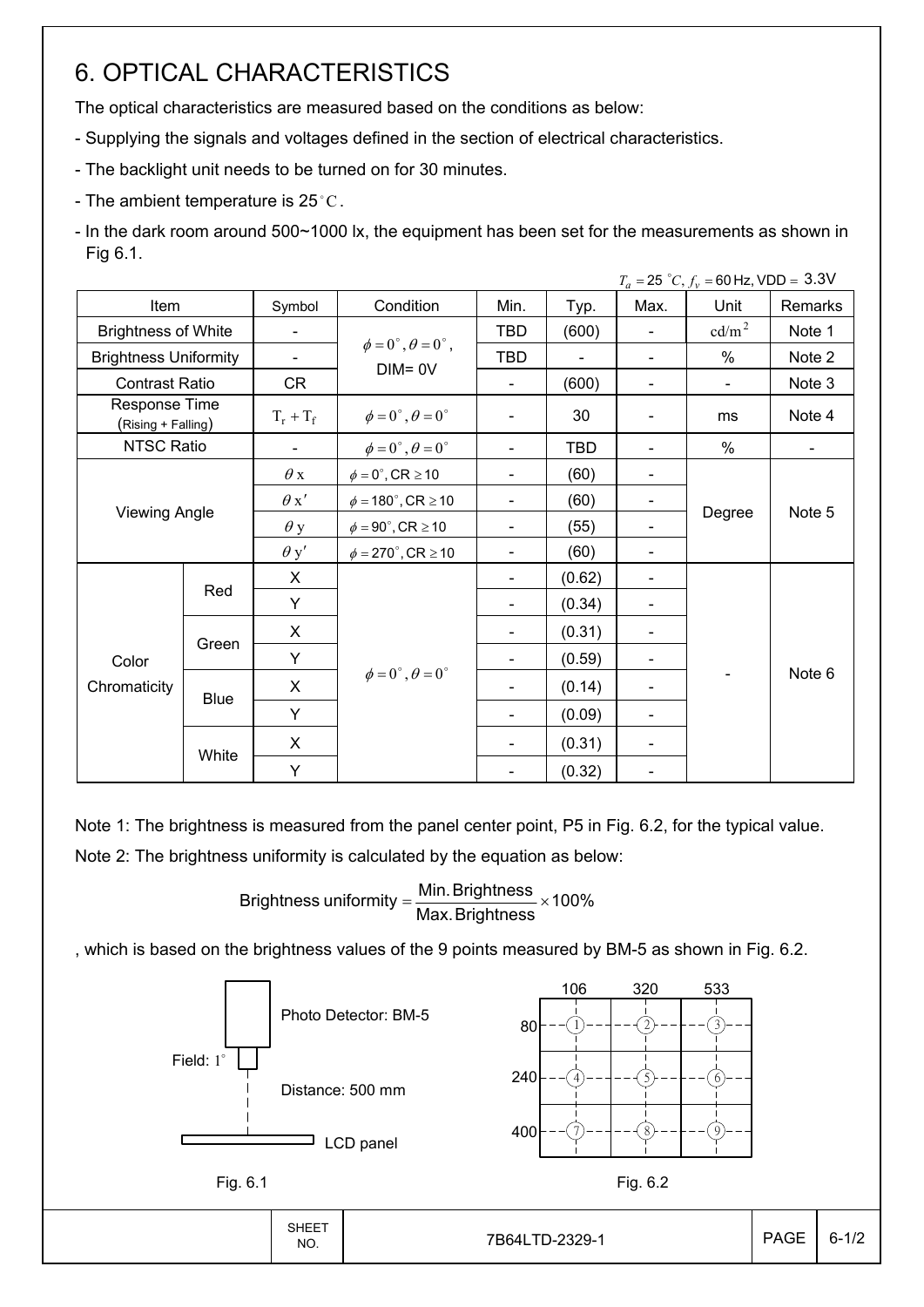Note 3: The Contrast Ratio is measured from the center point of the panel, P5, and defined as the following equation:

> Brightness of Black  $CR = \frac{Brightness \space of \space White}{\text{}$

Note 4: The definition of response time is shown in Fig. 6.3. The rising time is the period from 90% brightness to 10% brightness when the data is from white to black. Oppositely, Falling time is the period from 10% brightness rising to 90% brightness.



Note 5: The definition of viewing angle is shown in Fig. 6.4. Angle  $\phi$  is used to represent viewing directions, for instance,  $\phi = 270^\circ$  means 6 o'clock, and  $\phi = 0^\circ$  means 3 o'clock. Moreover, angle  $\theta$  is used to represent viewing angles from axis Z toward plane XY.

 The viewing direction of this display is 12 o'clock, which means that a photograph with gray scale would not be reversed in color and the brightness change would be less from this direction. However, the best contrast peak would be located at 6 o'clock.



Fig 6.4

Note 6: The color chromaticity is measured from the center point of the panel, P5, as shown in Fig. 6.2.

| <b>SHEET</b><br>NO. | 7B64LTD-2329-1 | <b>PAGE</b> | $\sim$ |
|---------------------|----------------|-------------|--------|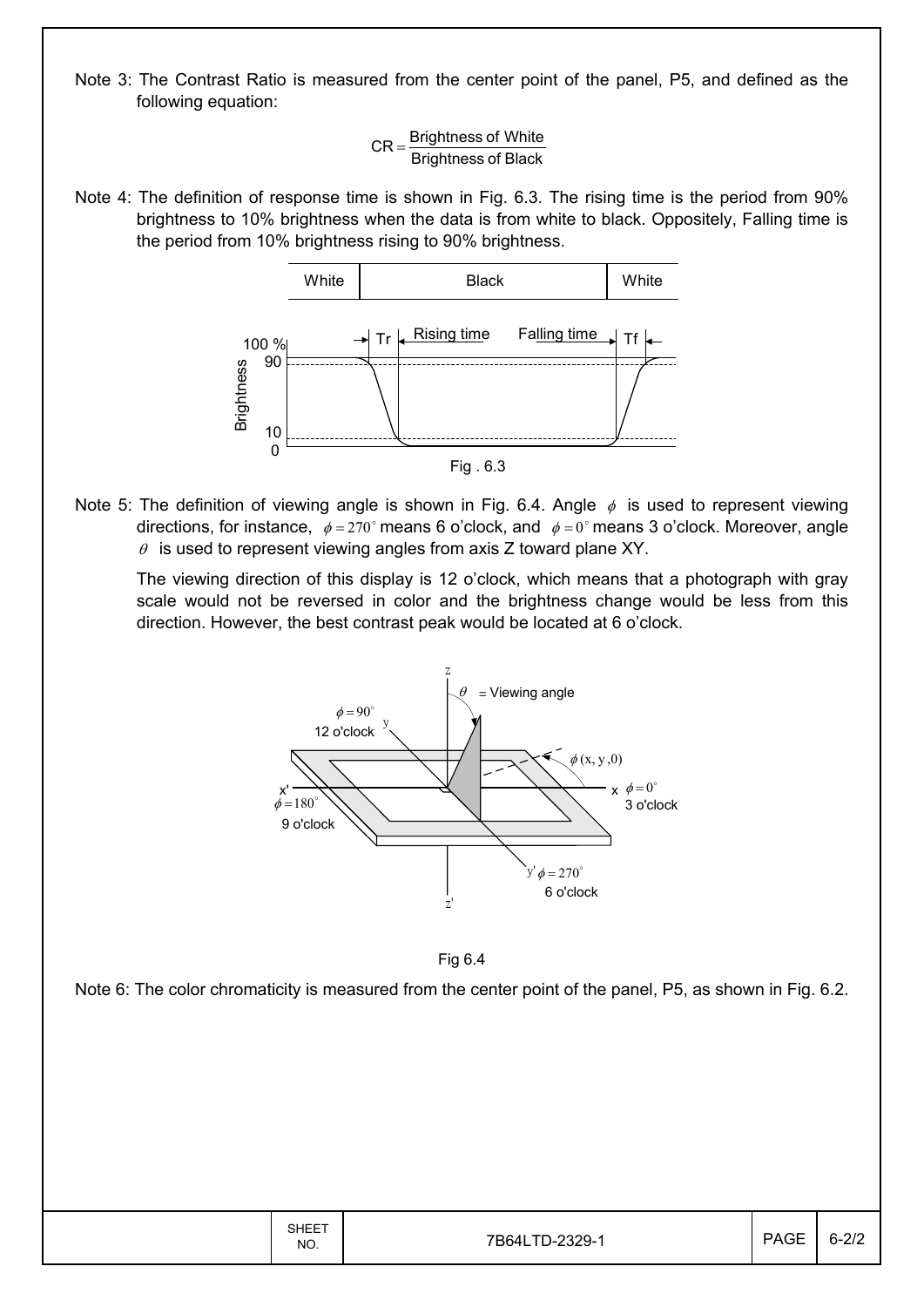# **7 BLOCK DIAGRAM**



|  | <b>SHEET</b><br>NO. | 7B641<br>$-2329-$<br>$TD_{\texttt{-}2}$<br>◡<br>. . | <b>PAGE</b> | 7.414<br>$\mathbf{r}$<br>., |
|--|---------------------|-----------------------------------------------------|-------------|-----------------------------|
|--|---------------------|-----------------------------------------------------|-------------|-----------------------------|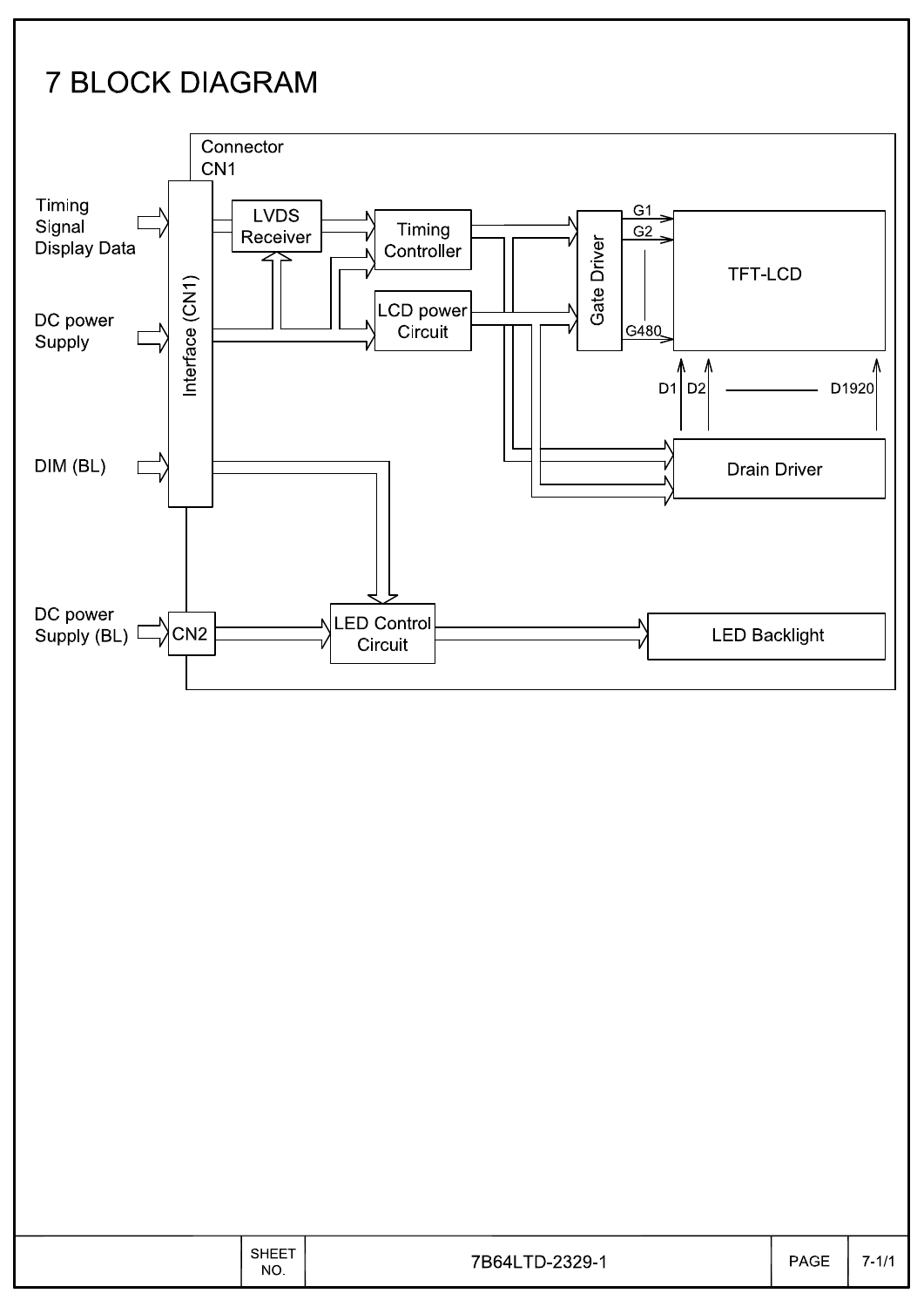### 8. LCD INTERFACE

### 8.1 INTERFACE PIN CONNECTIONS

The display interface connector is FI-SEB20P-HF13E-E1500 made by JAE and more details of the connector are shown in the section of outline dimension.

Pin assignment of LCD interface is as below:

| Pin No.        | Signal            | Function               | Pin No. | Signal     | Function                                   |
|----------------|-------------------|------------------------|---------|------------|--------------------------------------------|
|                | <b>VDD</b>        |                        | 11      | $IN2-$     |                                            |
| $\overline{2}$ | <b>VDD</b>        | Power Supply for Logic | 12      | $IN2+$     | <b>Pixel Data</b>                          |
| 3              | <b>VSS</b>        | <b>GND</b>             | 13      | <b>VSS</b> | <b>GND</b>                                 |
| 4              | <b>VSS</b>        |                        | 14      | CLK IN-    |                                            |
| 5              | IN <sub>0</sub> - | <b>Pixel Data</b>      | 15      | CLK IN+    | Clock                                      |
| 6              | $INO+$            |                        | 16      | <b>FRC</b> | L:6 bit Mode H:8 bit Mode                  |
| $\overline{7}$ | <b>VSS</b>        | <b>GND</b>             | 17      | $IN3-$     |                                            |
| 8              | $IN1-$            |                        | 18      | $IN3+$     | <b>Pixel Data</b>                          |
| 9              | $IN1+$            | <b>Pixel Data</b>      | 19      | <b>MSL</b> | LVDS Format Setting (Refer to<br>$P8-5/12$ |
| 10             | <b>VSS</b>        | <b>GND</b>             | 20      | <b>DIM</b> | Dimming function                           |

Note 1: IN n- and IN n+ (n=0,1,2,3), CLK IN- and CLK IN+ are recommended to be twisted or side-by-side FPC patterns, respectively.

Note 2: When using 6 bit RGB, the connection circuit of IN3-, IN3+ and MSL refers to P8-8/12.

The backlight interface connector is SM08B-SRSS-TB made by JST, and pin assignment of backlight is as below:

| Pin No. | Signal             | Level                        | <b>Function</b>      |
|---------|--------------------|------------------------------|----------------------|
| 1,2,3   | $V_{LED}$ +        | $\overline{\phantom{a}}$     | Power Supply for LED |
| 4,5     | <b>NC</b>          | $\overline{\phantom{a}}$     | No Connection        |
| 6,7,8   | V <sub>LED</sub> - | $\qquad \qquad \blacksquare$ | GND                  |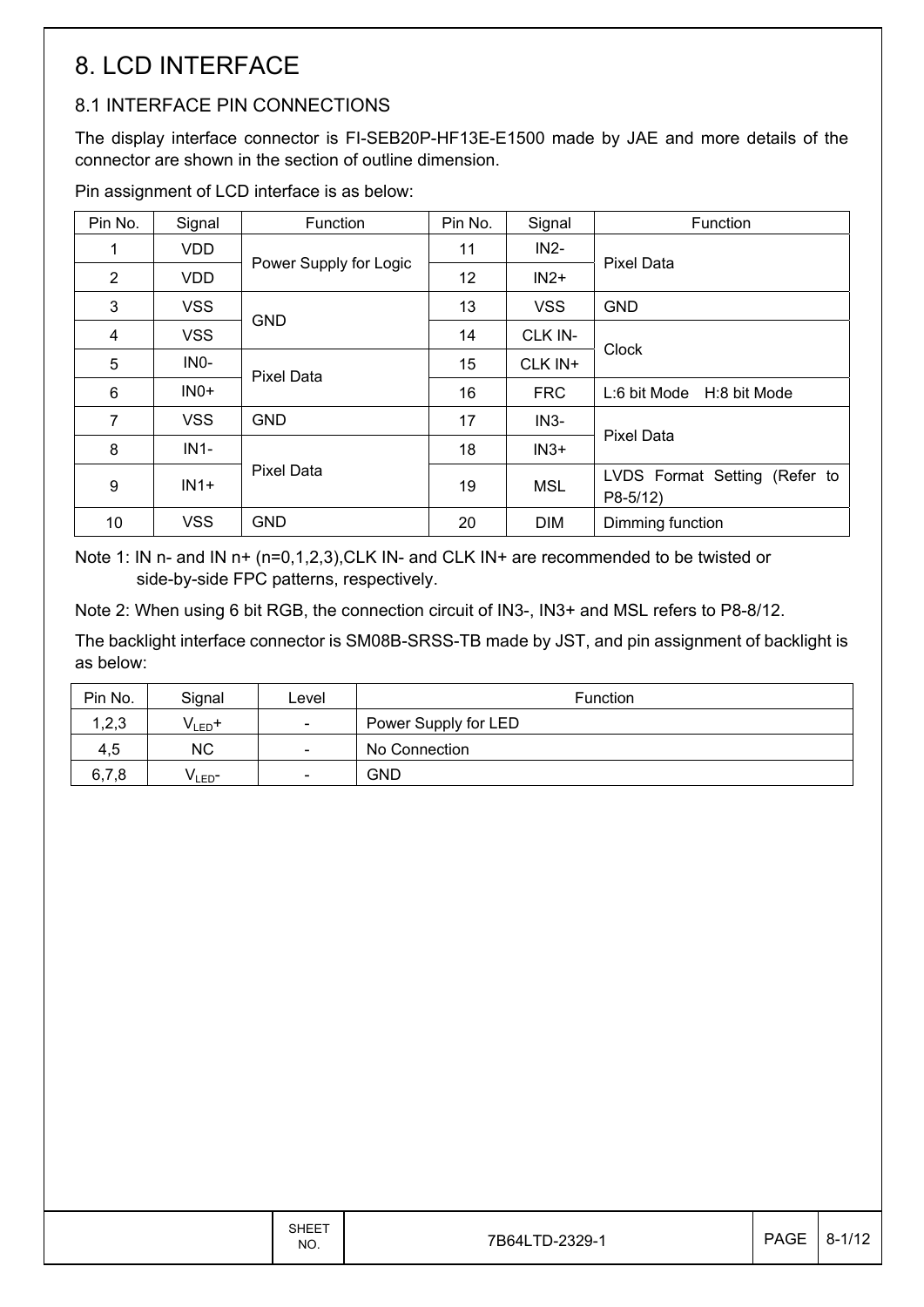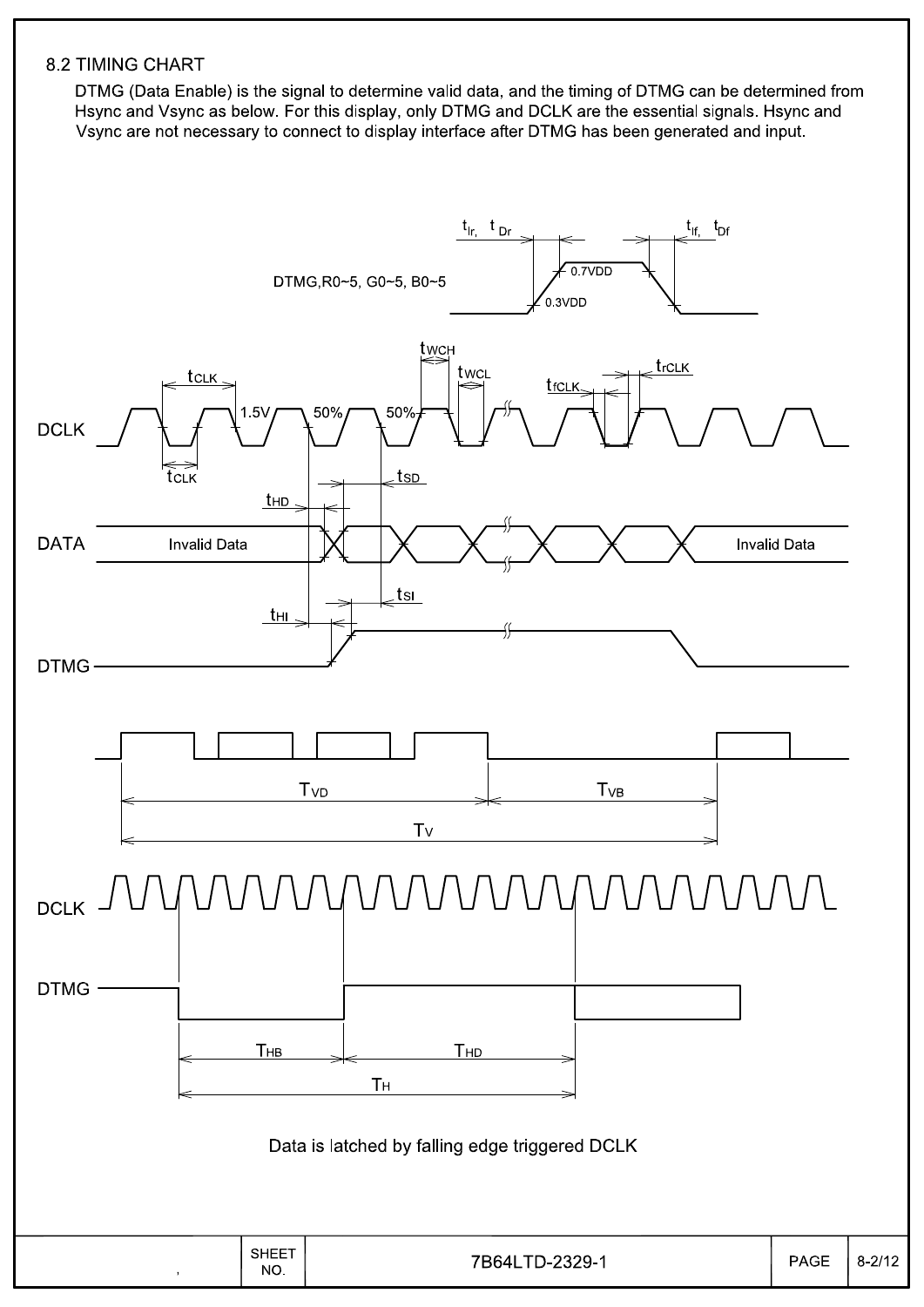|             | Item                        | Symbol                          | Min.                     | Typ.                     | Max.                     | Unit                     |
|-------------|-----------------------------|---------------------------------|--------------------------|--------------------------|--------------------------|--------------------------|
|             | Cycle time                  | $t_{CLK}$                       | 34.5                     | 40                       | 43                       |                          |
|             | Low level Width             | $t_{\text{WCL}}$                | 12                       |                          |                          |                          |
|             | High level Width            | $t_{\scriptscriptstyle\rm WCH}$ | 12                       |                          |                          | ns                       |
| <b>DCLK</b> | Rise time                   | $t_{rCLK}$                      | $\overline{\phantom{a}}$ |                          | 5                        |                          |
|             | Fall time                   | $t_{fCLK}$                      | $\overline{\phantom{a}}$ |                          | 5                        |                          |
|             | Duty                        | D                               | 0.45                     | 0.5                      | 0.55                     | $\overline{\phantom{a}}$ |
|             | Set up time                 | $t_{\rm SI}$                    | 5                        | $\blacksquare$           |                          |                          |
|             | Hold time                   | $t_{\rm HI}$                    | 10                       | $\overline{\phantom{a}}$ |                          | ns                       |
|             | Rise/Fall time              | $t_{\sf lr}, t_{\sf lf}$        | $\blacksquare$           | $\overline{\phantom{a}}$ | 5                        | ns                       |
|             | Horizontal Cycle            | $T_{\rm H}$                     | (760)                    | (800)                    | (870)                    |                          |
| <b>DTMG</b> | Horizontal Valid Data width | T <sub>HD</sub>                 | $\blacksquare$           | 640                      |                          | <b>TH</b>                |
|             | Horizontal porch width      | $\mathsf{T}_{\mathsf{HB}}$      |                          | (160)                    |                          |                          |
|             | <b>Vertical Cycle</b>       | Tv                              | (515)                    | (525)                    | (609)                    |                          |
|             | Vertical Valid Data width   | T <sub>VD</sub>                 | $\overline{\phantom{a}}$ | 480                      |                          | Tv                       |
|             | Vertical porch width        | $T_{VB}$                        | $\blacksquare$           | (45)                     | $\overline{\phantom{0}}$ |                          |
|             | Set up time                 | $t_{SD}$                        | 5                        | $\blacksquare$           |                          |                          |
| Data        | Hold time                   | $t_{HD}$                        | 10                       |                          |                          | ns                       |
|             | Rise/Fall time              | $t_{Dr}, t_{Dr}$                |                          |                          | 5                        | ns                       |

#### 8.3 INTERFACE TIMING SPECIFICATIONS

|  | <b>SHEET</b><br>NO. | 7B64LTD-2329-1 | PAGE   8-3/12 |  |
|--|---------------------|----------------|---------------|--|
|--|---------------------|----------------|---------------|--|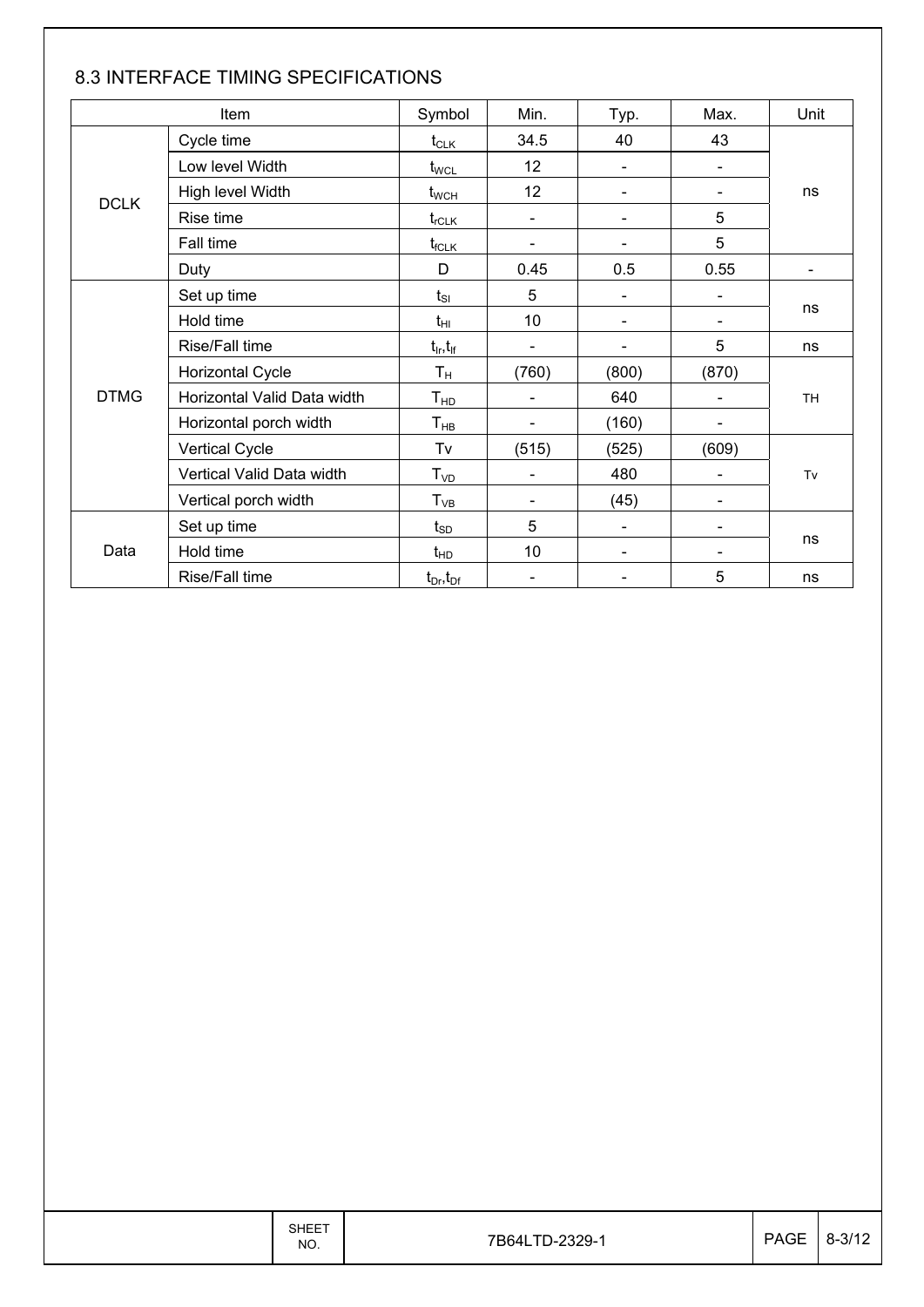#### 8.4 LVDS INTERFALE



SHEET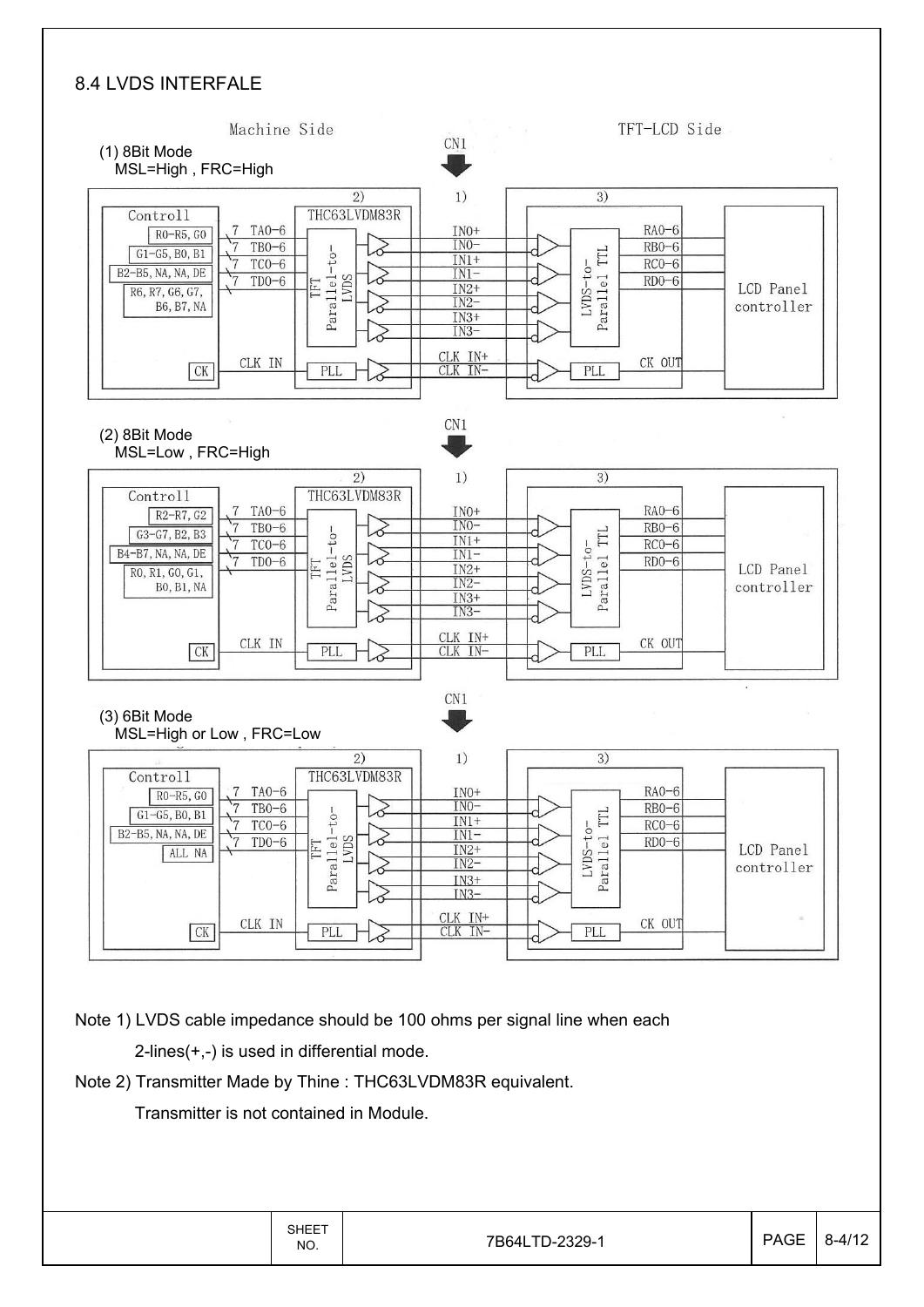### 8.5 LVDS DATA MAPPING

#### 1) 8 Bit Mode

### Note : Assignment in the Mode A(THC63LVDM83R)

|                         | Transmitter     |                | <b>MSL</b>     |  |  |  |
|-------------------------|-----------------|----------------|----------------|--|--|--|
| Pin No.                 | Date            | $=$ High       | $=$ Low        |  |  |  |
| 51                      | TA0             | R0 (LSB)       | R2             |  |  |  |
| 52                      | TA <sub>1</sub> | R <sub>1</sub> | R <sub>3</sub> |  |  |  |
| 54                      | TA <sub>2</sub> | R <sub>2</sub> | R4             |  |  |  |
| 55                      | TA <sub>3</sub> | R <sub>3</sub> | R <sub>5</sub> |  |  |  |
| 56                      | TA4             | R4             | R <sub>6</sub> |  |  |  |
| $\mathsf 3$             | TA <sub>5</sub> | R <sub>5</sub> | R7 (MSB)       |  |  |  |
| $\overline{\mathbf{4}}$ | TA <sub>6</sub> | G0 (LSB)       | G <sub>2</sub> |  |  |  |
| 6                       | TB <sub>0</sub> | G <sub>1</sub> | G <sub>3</sub> |  |  |  |
| $\overline{7}$          | TB1             | G <sub>2</sub> | G4             |  |  |  |
| 11                      | TB <sub>2</sub> | G <sub>3</sub> | G <sub>5</sub> |  |  |  |
| 12                      | TB <sub>3</sub> | G4             | G <sub>6</sub> |  |  |  |
| 14                      | TB4             | G <sub>5</sub> | G7 (MSB)       |  |  |  |
| 15                      | TB <sub>5</sub> | B0 (LSB)       | B <sub>2</sub> |  |  |  |
| 19                      | TB6             | B <sub>1</sub> | B <sub>3</sub> |  |  |  |
| 20                      | TC <sub>0</sub> | B <sub>2</sub> | <b>B4</b>      |  |  |  |
| 22                      | TC <sub>1</sub> | B <sub>3</sub> | B <sub>5</sub> |  |  |  |
| 23                      | TC <sub>2</sub> | B <sub>4</sub> | B <sub>6</sub> |  |  |  |
| 24                      | TC <sub>3</sub> | <b>B5</b>      | B7 (MSB)       |  |  |  |
| 27                      | TC4             | (NA)           | (NA)           |  |  |  |
| 28                      | TC <sub>5</sub> | (NA)           | (NA)           |  |  |  |
| 30                      | TC6             | DE             | DE             |  |  |  |
| 50                      | TD <sub>0</sub> | R <sub>6</sub> | R0 (LSB)       |  |  |  |
| $\boldsymbol{2}$        | TD <sub>1</sub> | R7 (MSB)       | R <sub>1</sub> |  |  |  |
| 8                       | TD <sub>2</sub> | G <sub>6</sub> | G0 (LSB)       |  |  |  |
| 10                      | TD <sub>3</sub> | G7 (MSB)       | G <sub>1</sub> |  |  |  |
| 16                      | TD <sub>4</sub> | B <sub>6</sub> | B0 (LSB)       |  |  |  |
| 18                      | TD <sub>5</sub> | B7 (MSB)       | B <sub>1</sub> |  |  |  |
| 25                      | TD <sub>6</sub> | (NA)           | (NA)           |  |  |  |

SHEET<br>NO.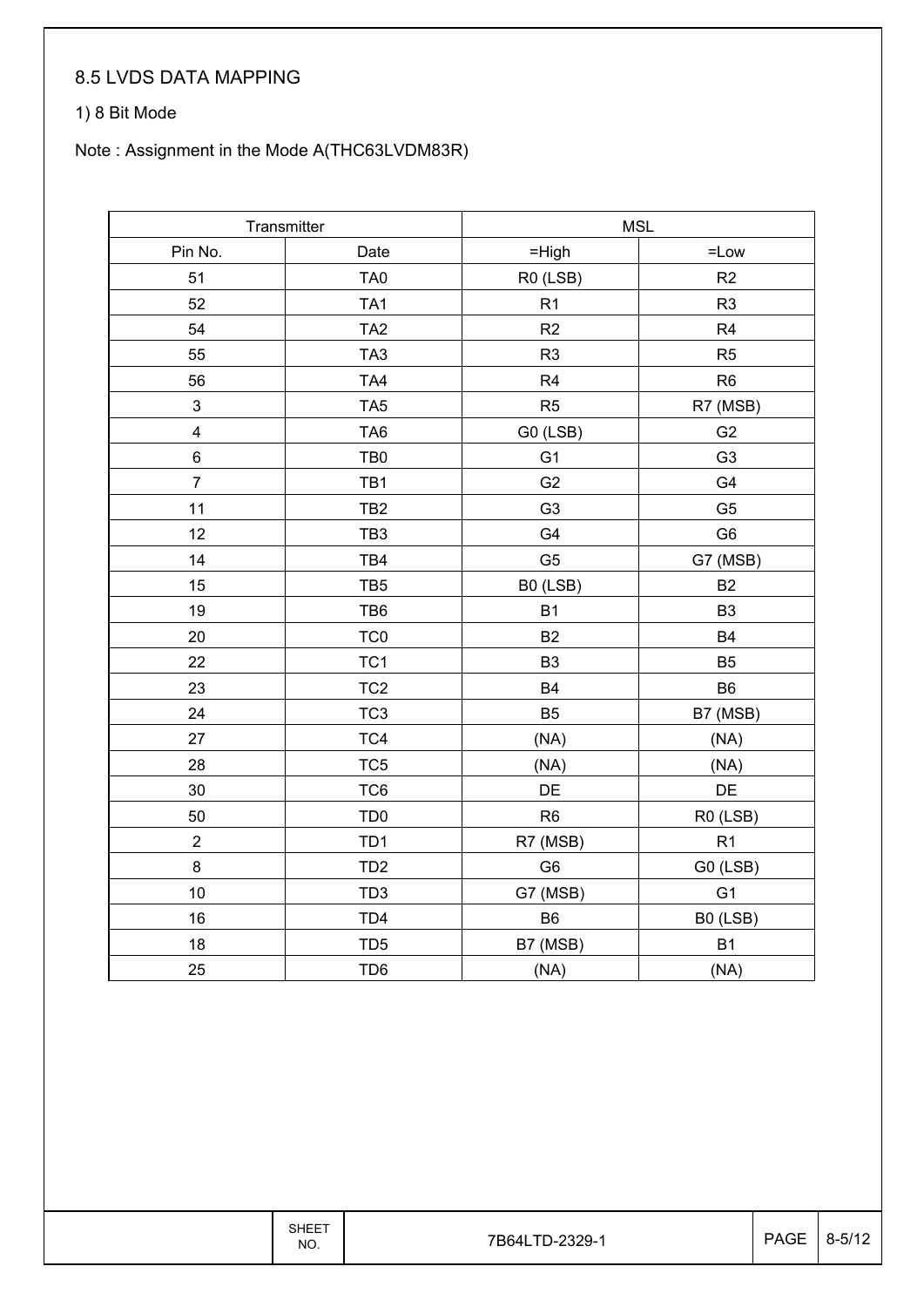

 $<$  MSL=Low $>$ 



7B64LTD-2329-1

**SHEET** 

NO.

 $8 - 6/12$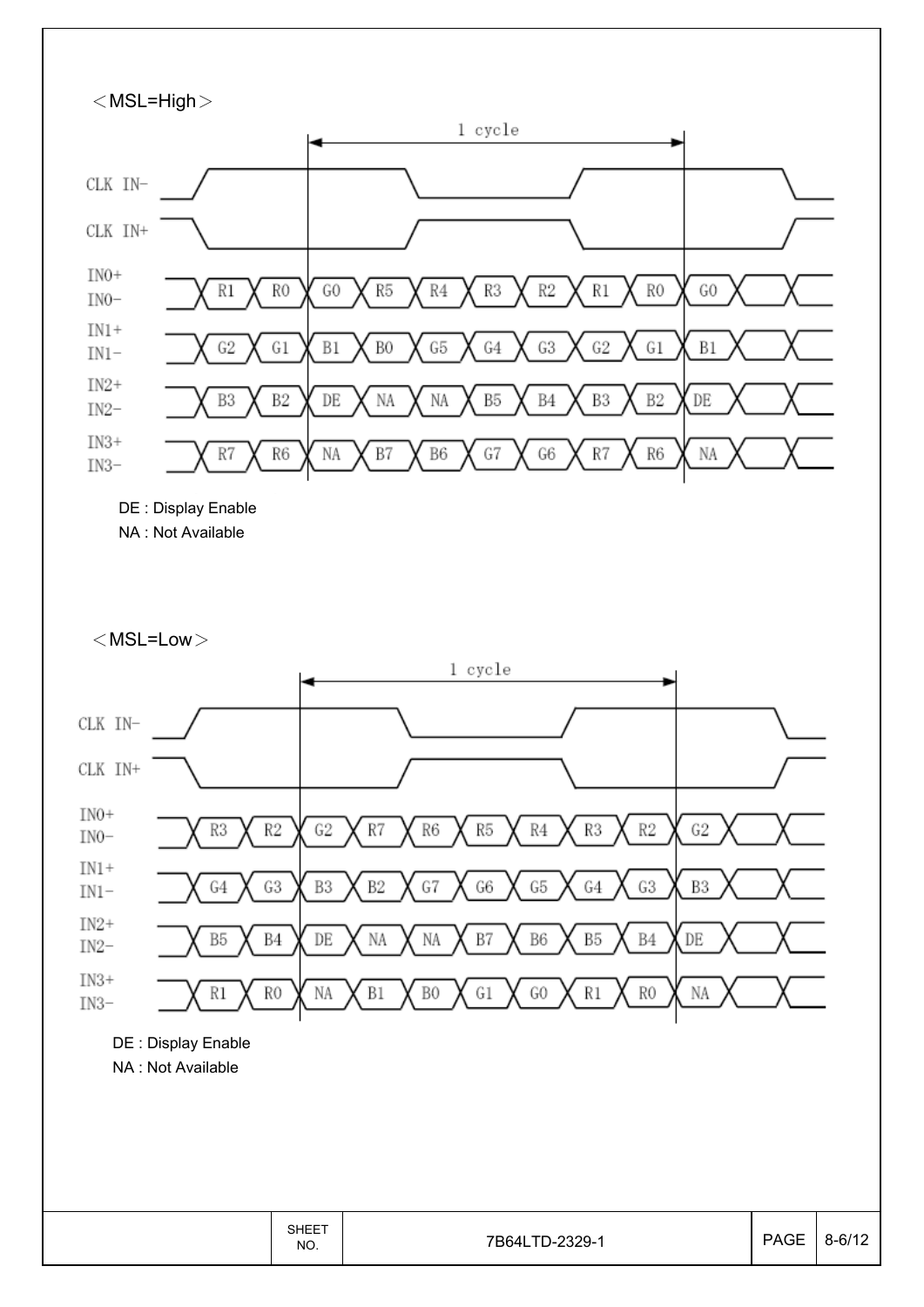#### 2) 6 Bit Mode

#### Note : Assignment in the Mode A(THC63LVDM83R)

|                           | Transmitter     |                | <b>MSL</b>     |
|---------------------------|-----------------|----------------|----------------|
| Pin No.                   | Date            | $=$ High       | $=$ Low        |
| 51                        | TA <sub>0</sub> | R0 (LSB)       | R0 (LSB)       |
| 52                        | TA <sub>1</sub> | R <sub>1</sub> | R1             |
| 54                        | TA <sub>2</sub> | R2             | R2             |
| 55                        | TA <sub>3</sub> | R <sub>3</sub> | R <sub>3</sub> |
| 56                        | TA4             | R <sub>4</sub> | R4             |
| $\ensuremath{\mathsf{3}}$ | TA <sub>5</sub> | R5 (MSB)       | R5 (MSB)       |
| $\overline{\mathbf{4}}$   | TA <sub>6</sub> | G0 (LSB)       | G0 (LSB)       |
| 6                         | TB <sub>0</sub> | G <sub>1</sub> | G <sub>1</sub> |
| $\overline{7}$            | TB1             | G <sub>2</sub> | G <sub>2</sub> |
| 11                        | TB <sub>2</sub> | G <sub>3</sub> | G <sub>3</sub> |
| 12                        | TB <sub>3</sub> | G4             | G4             |
| 14                        | TB4             | G5 (MSB)       | G5 (MSB)       |
| 15                        | TB <sub>5</sub> | B0 (LSB)       | B0 (LSB)       |
| 19                        | TB6             | <b>B1</b>      | <b>B1</b>      |
| 20                        | TC <sub>0</sub> | <b>B2</b>      | <b>B2</b>      |
| 22                        | TC <sub>1</sub> | B <sub>3</sub> | B <sub>3</sub> |
| 23                        | TC <sub>2</sub> | <b>B4</b>      | <b>B4</b>      |
| 24                        | TC <sub>3</sub> | B5 (MSB)       | B5 (MSB)       |
| 27                        | TC4             | (NA)           | (NA)           |
| 28                        | TC <sub>5</sub> | (NA)           | (NA)           |
| 30                        | TC6             | DE             | DE             |
| 50                        | TD <sub>0</sub> | (NA)           | (NA)           |
| $\overline{2}$            | TD <sub>1</sub> | (NA)           | (NA)           |
| $\bf 8$                   | TD <sub>2</sub> | (NA)           | (NA)           |
| 10                        | TD <sub>3</sub> | (NA)           | (NA)           |
| 16                        | TD4             | (NA)           | (NA)           |
| 18                        | TD <sub>5</sub> | (NA)           | (NA)           |
| 25                        | TD <sub>6</sub> | (NA)           | (NA)           |

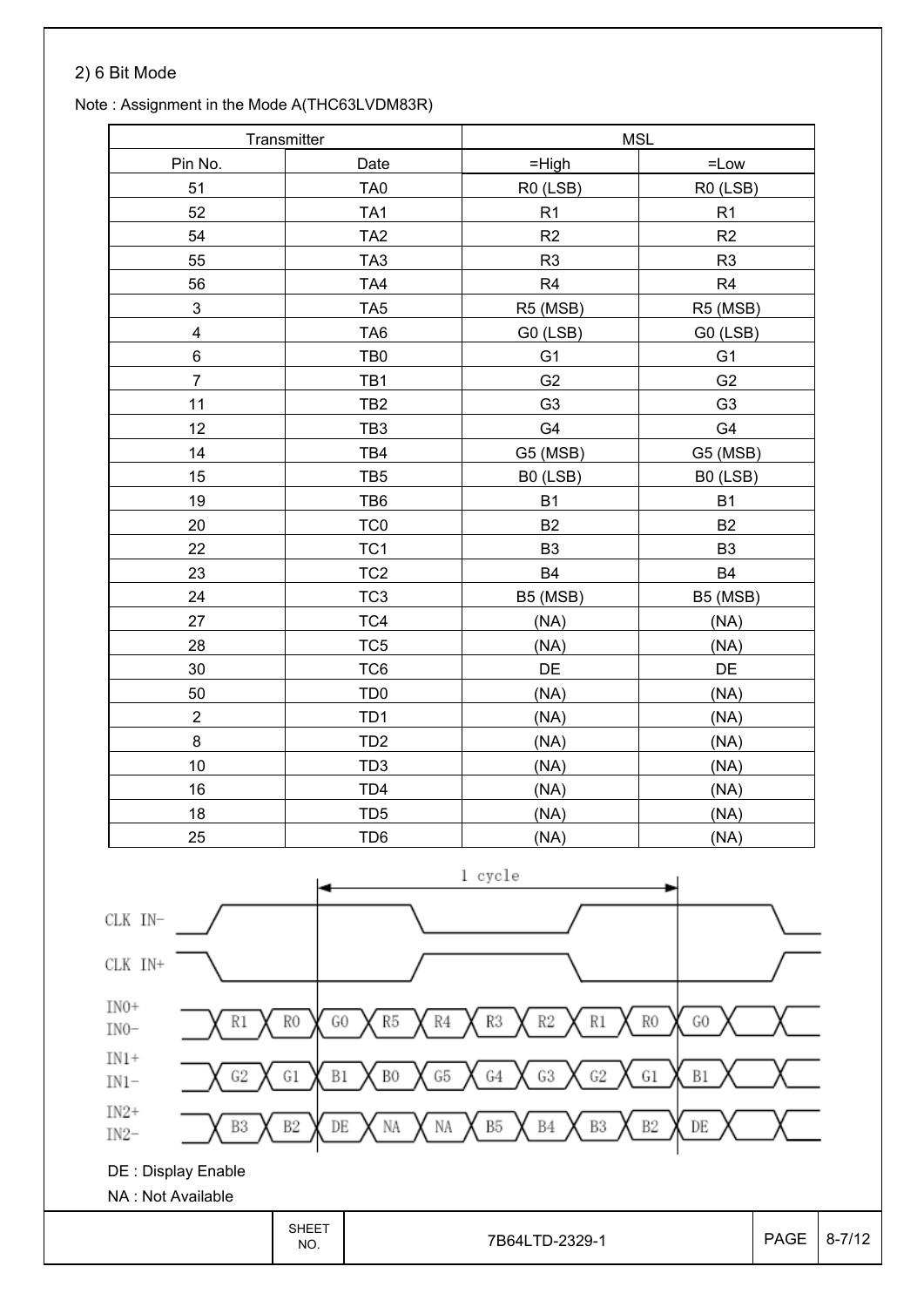Ϡ Connection circuit of IN3-, IN3+ for 6 bit mode

Ԙ Connect TD0ДTD5 to GND

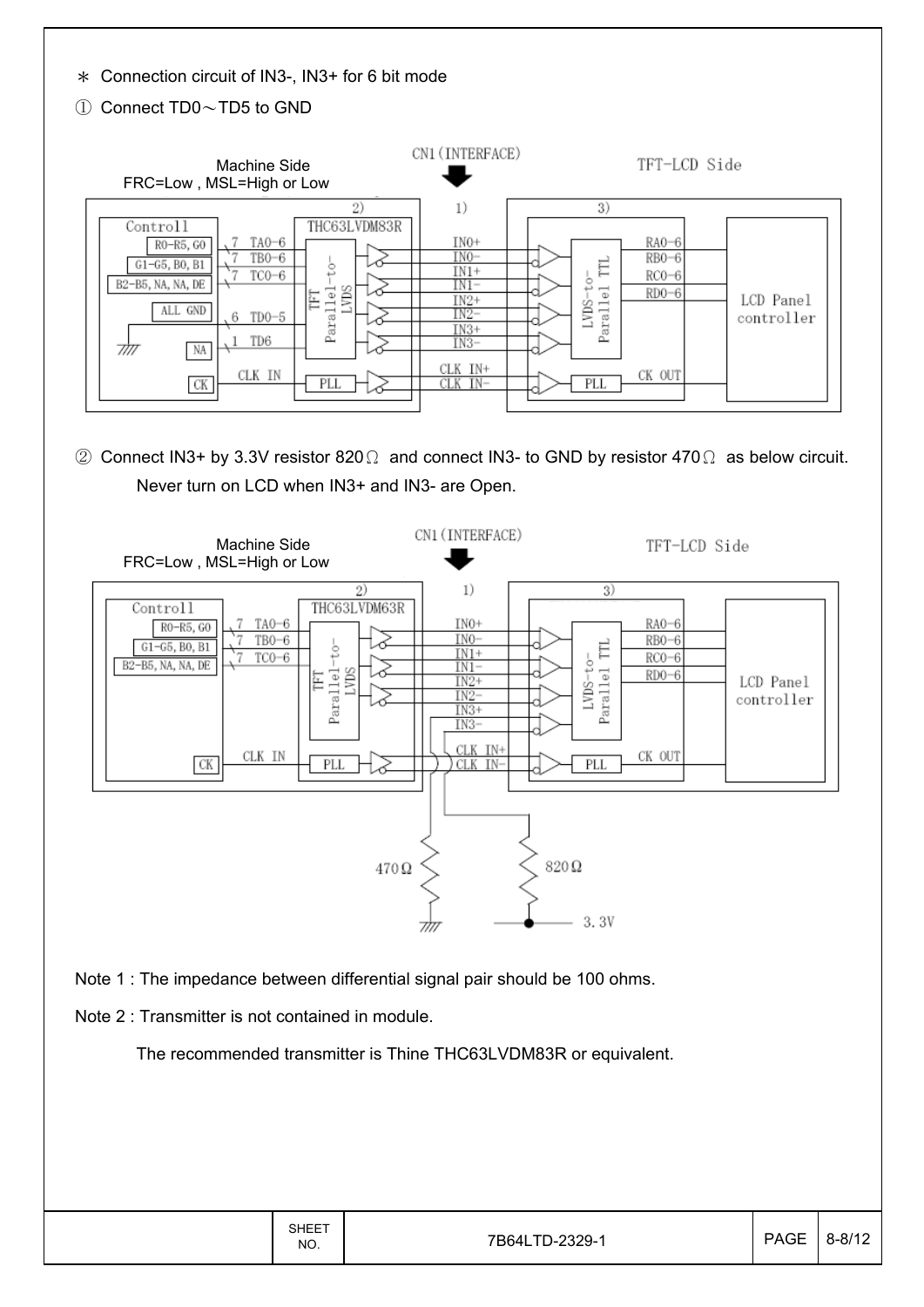### 8.6 LVDS RECEIVER TIMING



RinX=(RinX+)-(RinX-) (X=0,1,2,3)

|               | Item              |                  | Min.           | Typ.        | Max.           | Unit | <b>Note</b> |
|---------------|-------------------|------------------|----------------|-------------|----------------|------|-------------|
| <b>DCLK</b>   | <b>FREQUENCY</b>  | 1/tc             | $\blacksquare$ | (25)        | (29)           | MHz  |             |
| <b>RinX</b>   | 0 data position   | tRP0             | 1/7*tCLK -0.65 | $1/7$ *tCLK | 1/7tCLK +0.65  |      |             |
| $(X=0,1,2,3)$ | 1st data position | t <sub>RP1</sub> | $-0.65$        | 0           | $+0.65$        |      |             |
|               | 2nd data position | tRP2             | 6/7*tCLK -0.65 | 6/7*tCLK    | 6/7*tCLK +0.65 |      |             |
|               | 3rd data position | t <sub>RP3</sub> | 5/7*tCLK -0.65 | 5/7*tCLK    | 5/7*tCLK +0.65 | ns   |             |
|               | 4th data position | tRP4             | 4/7*tCLK -0.65 | 4/7*tCLK    | 4/7*tCLK +0.65 |      |             |
|               | 5th data position | tRP5             | 3/7*tCLK -0.65 | $3/7$ *tCLK | 3/7*tCLK +0.65 |      |             |
|               | 6th data position | tRP6             | 2/7*tCLK -0.65 | $2/7$ *tCLK | 2/7*tCLK +0.65 |      |             |

|  | <b>SHEET</b><br>NO. | 7B64LTD-2329-1 | <b>PAGE</b> | 8-9/12 |
|--|---------------------|----------------|-------------|--------|
|--|---------------------|----------------|-------------|--------|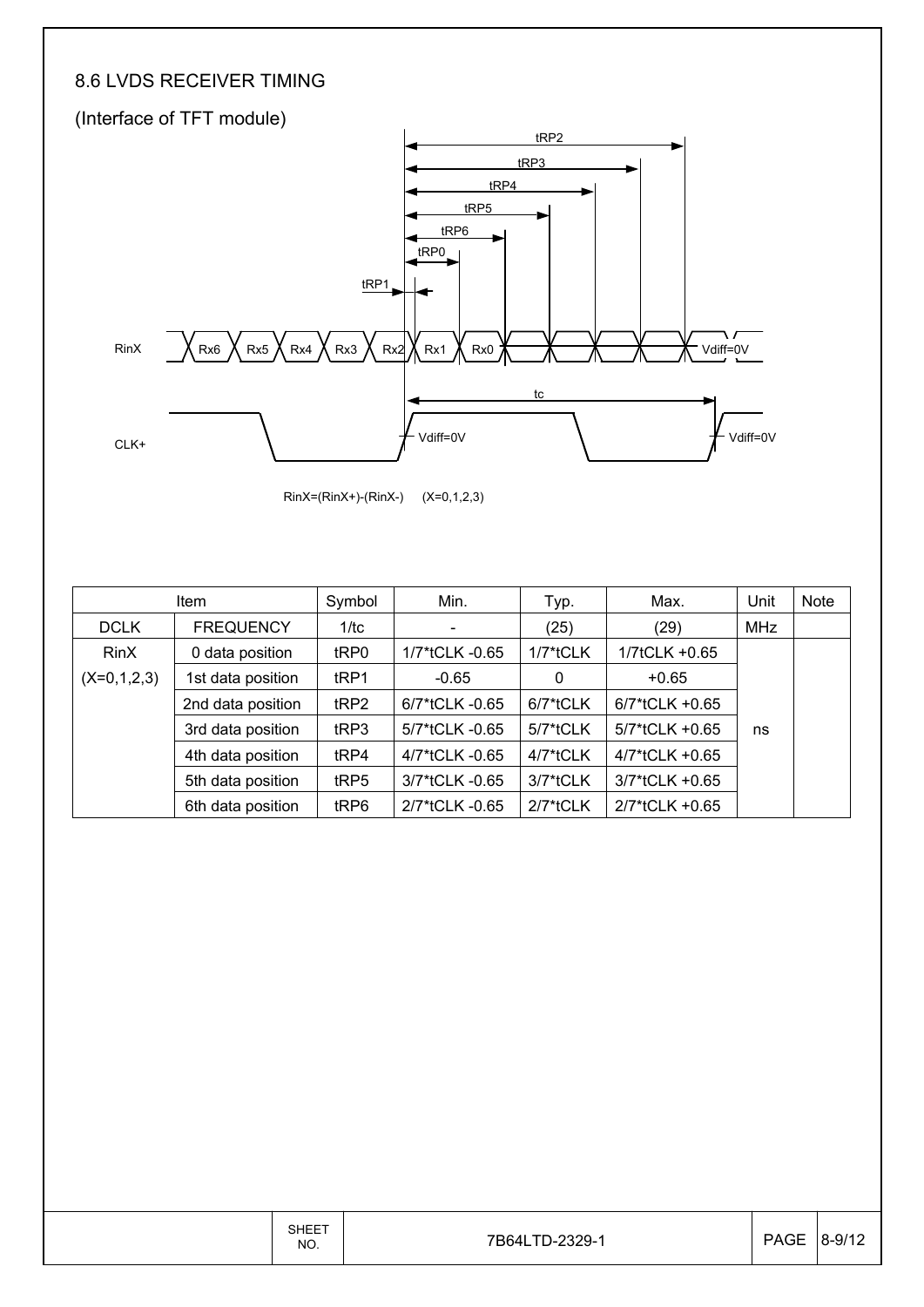### 8.7 POWER SEQUENCE



Note 1: VDD(+)=Power supply voltage

VI(t)=LVDS Interface Signal

VLED=Back-Light Power Supply voltage

#### Note 2:  $0V \leq VI(t) \leq VDD(t)$

VI(t) and VDD(t) is a surfeit of condition for power on/off.

Note 3: Input Voltage (Signal) should not be set high impedance when power on.

| SHEET<br>NO. | 7B64LTD-2329-1 | PAGE 8-10/12 |
|--------------|----------------|--------------|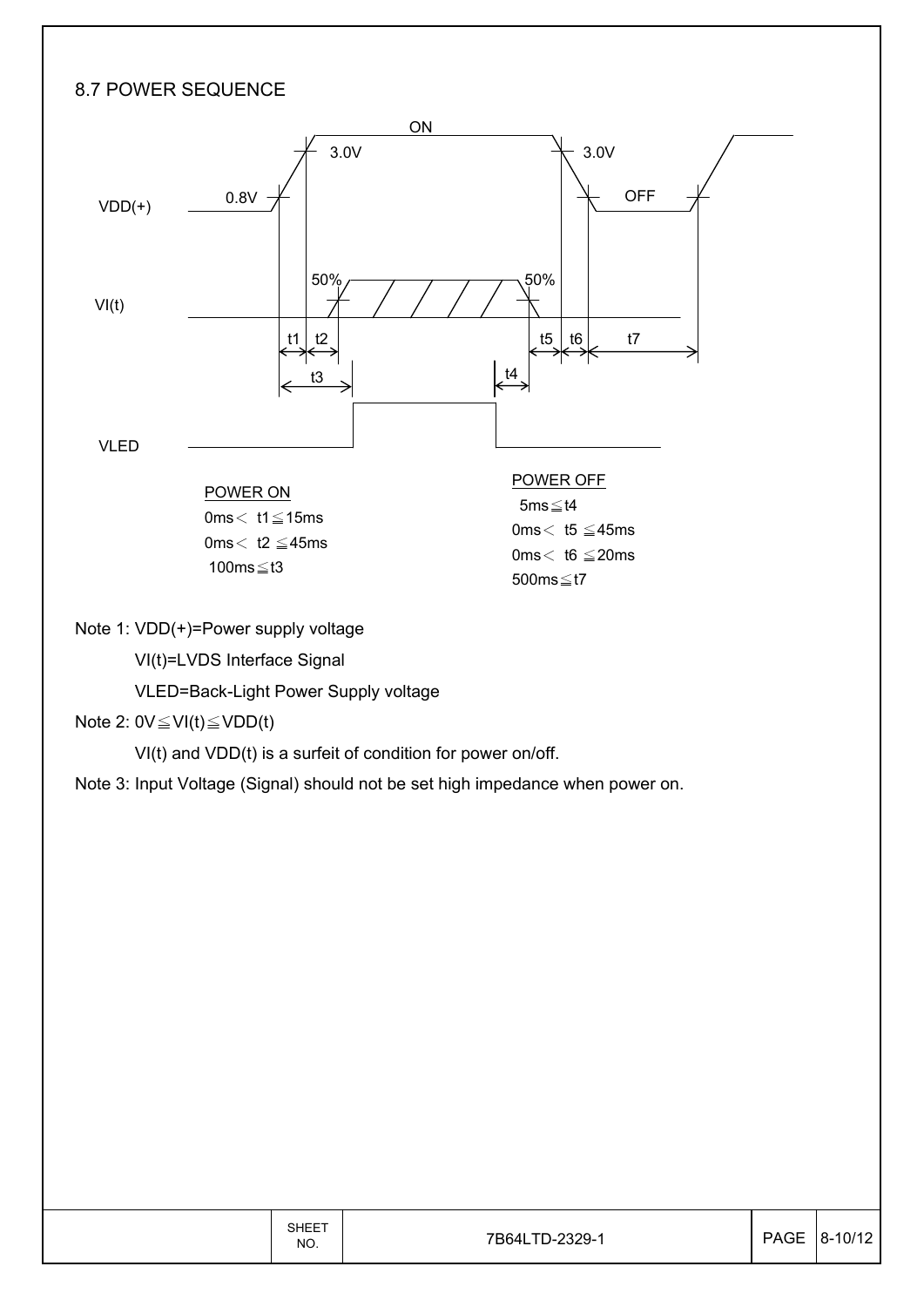|             | 8.8 DATA INPUT for DISPLAY COLOR(8 BIT MODE)                                                                                                 |                      |                      |                          |                      |                      |                      |                      |                                       |                              |                              |                              |                              |                              |                              |                                      |                      |                            |                |                      |                      |                  |                      |                      |                                            |
|-------------|----------------------------------------------------------------------------------------------------------------------------------------------|----------------------|----------------------|--------------------------|----------------------|----------------------|----------------------|----------------------|---------------------------------------|------------------------------|------------------------------|------------------------------|------------------------------|------------------------------|------------------------------|--------------------------------------|----------------------|----------------------------|----------------|----------------------|----------------------|------------------|----------------------|----------------------|--------------------------------------------|
|             |                                                                                                                                              |                      |                      |                          | Red                  | Data                 |                      |                      |                                       |                              |                              |                              | Green                        | Data                         |                              |                                      |                      | <b>Blue</b><br>Data        |                |                      |                      |                  |                      |                      |                                            |
| Input       |                                                                                                                                              | R7                   | R <sub>6</sub>       | R <sub>5</sub>           | R <sub>4</sub>       | R <sub>3</sub>       | R <sub>2</sub>       | R1                   | R <sub>0</sub>                        | G7                           | G6                           | G <sub>5</sub>               | G <sub>4</sub>               | G3                           | G <sub>2</sub>               | G1                                   | G0                   | <b>B7</b>                  | B <sub>6</sub> | <b>B5</b>            | <b>B4</b>            | B <sub>3</sub>   | <b>B2</b>            | <b>B1</b>            | B <sub>0</sub>                             |
| color       |                                                                                                                                              | <b>MSB</b>           |                      |                          |                      |                      |                      |                      | <b>LSB</b>                            | <b>MSB</b>                   |                              |                              |                              |                              |                              |                                      | LSB                  | <b>MSB</b>                 |                |                      |                      |                  |                      |                      | LSB                                        |
|             | <b>Black</b>                                                                                                                                 | 0                    | 0                    | 0                        | 0                    | 0                    | 0                    | 0                    | 0                                     | 0                            | 0                            | 0                            | 0                            | 0                            | 0                            | 0                                    | 0                    | 0                          | 0              | 0                    | 0                    | 0                | 0                    | 0                    | 0                                          |
|             | Red(255)                                                                                                                                     | 1                    | $\mathbf{1}$         | $\mathbf{1}$             | $\mathbf{1}$         | $\mathbf{1}$         | $\mathbf{1}$         | 1                    | $\mathbf{1}$                          | 0                            | 0                            | $\mathbf 0$                  | 0                            | 0                            | 0                            | 0                                    | 0                    | 0                          | 0              | 0                    | 0                    | 0                | 0                    | 0                    | 0                                          |
|             | Green(255)                                                                                                                                   | 0                    | 0                    | 0                        | 0                    | 0                    | 0                    | 0                    | 0                                     | $\mathbf{1}$                 | $\mathbf 1$                  | 1                            | $\mathbf{1}$                 | $\mathbf 1$                  | 1                            | $\mathbf{1}$                         | $\mathbf 1$          | 0                          | 0              | 0                    | 0                    | 0                | 0                    | 0                    | 0                                          |
| Basic       | <b>Blue(255)</b>                                                                                                                             | 0                    | 0                    | 0                        | 0                    | 0                    | 0                    | 0                    | 0                                     | 0                            | 0                            | $\mathbf 0$                  | 0                            | 0                            | 0                            | 0                                    | 0                    | $\mathbf{1}$               | $\mathbf{1}$   | 1                    | 1                    | $\mathbf{1}$     | 1                    | 1                    | 1                                          |
| Color       | Cyan                                                                                                                                         | 0                    | 0                    | 0                        | 0                    | 0                    | 0                    | 0                    | 0                                     | $\mathbf{1}$                 | 1                            | 1                            | $\mathbf{1}$                 | 1                            | 1                            | $\mathbf{1}$                         | 1                    | $\mathbf{1}$               | $\mathbf{1}$   | 1                    | 1                    | $\mathbf{1}$     | 1                    | 1                    | $\mathbf 1$                                |
|             | Magenta                                                                                                                                      | 1                    | $\mathbf{1}$         | $\mathbf{1}$             | 1                    | $\mathbf{1}$         | $\mathbf{1}$         | 1                    | $\mathbf{1}$                          | 0                            | 0                            | 0                            | 0                            | 0                            | 0                            | 0                                    | 0                    | $\mathbf{1}$               | $\mathbf{1}$   | 1                    | 1                    | $\mathbf{1}$     | 1                    | 1                    | $\mathbf{1}$                               |
|             | Yellow                                                                                                                                       | 1                    | 1                    | 1                        | 1                    | 1                    | $\mathbf{1}$         | 1                    | $\mathbf{1}$                          | $\mathbf{1}$                 | 1                            | $\mathbf{1}$                 | $\mathbf{1}$                 | 1                            | 1                            | $\mathbf{1}$                         | 1                    | 0                          | 0              | 0                    | $\mathbf 0$          | 0                | 0                    | 0                    | 0                                          |
|             | White                                                                                                                                        | 1                    | 1                    | 1                        | 1                    | 1                    | 1                    | 1                    | 1                                     | 1                            | 1                            | 1                            | 1                            | 1                            | 1                            | 1                                    | 1                    | 1                          | 1              | 1                    | 1                    | 1                | 1                    | 1                    | 1                                          |
|             | <b>Black</b>                                                                                                                                 | 0                    | 0                    | 0                        | 0                    | 0                    | 0                    | 0                    | 0                                     | 0                            | 0                            | $\mathbf 0$                  | 0                            | 0                            | 0                            | 0                                    | 0                    | 0                          | 0              | 0                    | 0                    | 0                | 0                    | 0                    | 0                                          |
|             | Red(1)                                                                                                                                       | 0                    | 0                    | 0                        | 0                    | 0                    | 0                    | 0                    | $\mathbf{1}$                          | 0                            | 0                            | $\mathbf 0$                  | 0                            | 0                            | 0                            | 0                                    | 0                    | $\mathbf 0$                | 0              | 0                    | 0                    | 0                | 0                    | 0                    | 0                                          |
|             | Red(2)                                                                                                                                       | 0                    | 0                    | 0                        | 0                    | 0                    | 0                    | $\mathbf 1$          | 0                                     | 0                            | 0                            | $\mathbf 0$                  | 0                            | 0                            | 0                            | 0                                    | 0                    | 0                          | $\mathbf 0$    | 0                    | 0                    | 0                | 0                    | 0                    | 0                                          |
| Red         | $\ddot{\phantom{a}}$                                                                                                                         | $\ddot{\cdot}$       | $\ddot{\phantom{a}}$ | t                        | t                    | $\ddot{\phantom{a}}$ | ÷                    | $\ddot{\phantom{a}}$ | $\ddot{\phantom{a}}$                  | ÷                            | $\ddot{\phantom{a}}$         | $\ddot{\phantom{a}}$         | t                            | $\ddot{\phantom{a}}$         | $\ddot{\phantom{a}}$         | t                                    | t                    | $\ddot{\phantom{a}}$       | ÷              | ċ                    | $\ddot{\cdot}$       | t,               | $\ddot{\phantom{a}}$ | t                    |                                            |
|             | $\ddot{\cdot}$                                                                                                                               | t                    | $\ddot{\phantom{a}}$ | $\ddot{\phantom{a}}$     | t                    | $\ddot{\phantom{a}}$ | $\ddot{\phantom{a}}$ | $\ddot{\cdot}$       | $\ddot{\cdot}$                        | t                            | $\ddot{\phantom{a}}$         | $\ddot{\cdot}$               | $\ddot{\cdot}$               | $\ddot{\cdot}$               | $\ddot{\cdot}$               | $\ddot{\cdot}$                       | $\ddot{\cdot}$       | $\ddot{\phantom{a}}$       | ÷              | $\ddot{\cdot}$       | $\ddot{\phantom{a}}$ | ÷                | $\ddot{\phantom{a}}$ | $\ddot{\cdot}$       | $\ddot{\phantom{a}}$                       |
|             | Red(253)                                                                                                                                     | 1                    | 1                    | $\mathbf{1}$             | 1                    | $\mathbf{1}$         | $\mathbf{1}$         | 0                    | $\mathbf{1}$                          | 0                            | 0                            | $\mathbf 0$                  | 0                            | 0                            | 0                            | 0                                    | 0                    | $\mathbf 0$                | 0              | 0                    | 0                    | 0                | 0                    | 0                    | 0                                          |
|             | Red(254)                                                                                                                                     | 1                    | $\mathbf{1}$         | 1                        | 1                    | $\mathbf{1}$         | $\mathbf{1}$         | $\mathbf 1$          | 0                                     | 0                            | 0                            | 0                            | 0                            | 0                            | 0                            | 0                                    | 0                    | $\mathbf 0$                | 0              | 0                    | 0                    | 0                | 0                    | 0                    | 0                                          |
|             | Red(255)                                                                                                                                     | 1                    | $\mathbf{1}$         | $\mathbf{1}$             | 1                    | $\mathbf{1}$         | $\mathbf{1}$         | 1                    | $\mathbf{1}$                          | 0                            | 0                            | 0                            | 0                            | 0                            | 0                            | 0                                    | 0                    | 0                          | 0              | 0                    | $\mathbf 0$          | $\mathbf 0$      | 0                    | 0                    | 0                                          |
|             | <b>Black</b>                                                                                                                                 | 0                    | 0                    | 0                        | 0                    | 0                    | 0                    | 0                    | 0                                     | 0                            | 0                            | $\mathbf 0$                  | 0                            | 0                            | $\mathbf 0$                  | 0                                    | 0                    | $\mathbf 0$                | 0              | 0                    | 0                    | 0                | 0                    | 0                    | 0                                          |
|             | Green(1)                                                                                                                                     | 0                    | 0                    | 0                        | 0                    | 0                    | 0                    | 0                    | 0                                     | 0                            | 0                            | $\mathbf 0$                  | 0                            | 0                            | 0                            | 0                                    | $\mathbf 1$          | 0                          | 0              | 0                    | 0                    | 0                | 0                    | 0                    | 0                                          |
|             | Green(2)                                                                                                                                     | 0                    | 0                    | 0                        | 0                    | 0                    | 0                    | 0                    | 0                                     | 0                            | 0                            | 0                            | 0                            | 0                            | 0                            | $\mathbf{1}$                         | 0                    | 0                          | 0              | 0                    | 0                    | 0                | 0                    | 0                    | 0                                          |
| Green       |                                                                                                                                              | $\ddot{\cdot}$       | $\ddot{\phantom{a}}$ | $\ddot{\phantom{a}}$     | $\ddot{\cdot}$       | $\ddot{\phantom{a}}$ | $\ddot{\phantom{a}}$ | $\ddot{\phantom{a}}$ | $\ddot{\cdot}$                        | $\ddot{\phantom{a}}$         | $\ddot{\phantom{a}}$         | $\ddot{\cdot}$               | t                            | $\ddot{\phantom{a}}$         | $\ddot{\phantom{a}}$         | $\ddot{\phantom{a}}$                 | $\ddot{\phantom{a}}$ | $\ddot{\phantom{a}}$       | $\ddot{.}$     | ċ                    | $\ddot{\cdot}$       | ÷                | $\ddot{\phantom{a}}$ | $\ddot{\cdot}$       |                                            |
|             | t                                                                                                                                            | $\ddot{\cdot}$       | $\ddot{\phantom{a}}$ | $\ddot{\phantom{a}}$     | t                    | $\ddot{\phantom{a}}$ | ÷                    | $\ddot{\phantom{a}}$ | $\ddot{\cdot}$                        | t,                           | $\ddot{\phantom{a}}$         | $\ddot{\cdot}$               | ÷                            | $\ddot{\phantom{a}}$         | $\ddot{\phantom{a}}$         | $\ddot{\ddot{\phantom{}}\phantom{}}$ | ÷                    | $\ddot{\phantom{a}}$       | ÷              | t                    | $\ddot{\cdot}$       | ÷                | $\ddot{\phantom{a}}$ | $\ddot{\phantom{a}}$ | $\ddot{\phantom{a}}$                       |
|             | Green(253)                                                                                                                                   | 0                    | 0                    | 0                        | 0                    | 0                    | 0                    | 0                    | 0                                     | $\mathbf{1}$                 | $\mathbf{1}$                 | $\mathbf{1}$                 | $\mathbf{1}$                 | $\mathbf{1}$                 | $\mathbf{1}$                 | $\pmb{0}$                            | $\mathbf{1}$         | $\pmb{0}$                  | $\pmb{0}$      | $\pmb{0}$            | 0                    | $\mathbf 0$      | 0                    | 0                    | $\mathbf 0$                                |
|             | Green(254)<br>Green(255)                                                                                                                     | 0<br>0               | $\mathsf 0$<br>0     | $\mathsf{O}\xspace$<br>0 | 0<br>0               | $\mathsf 0$<br>0     | 0<br>0               | 0<br>0               | $\pmb{0}$<br>0                        | $\mathbf{1}$<br>$\mathbf{1}$ | $\mathbf{1}$<br>$\mathbf{1}$ | $\mathbf{1}$<br>$\mathbf{1}$ | $\mathbf{1}$<br>$\mathbf{1}$ | $\mathbf{1}$<br>$\mathbf{1}$ | $\mathbf{1}$<br>$\mathbf{1}$ | $\mathbf{1}$<br>$\mathbf{1}$         | 0<br>$\mathbf{1}$    | $\mathbf 0$<br>$\mathbf 0$ | 0<br>$\pmb{0}$ | 0<br>$\pmb{0}$       | 0<br>0               | 0<br>$\mathbf 0$ | 0<br>0               | 0<br>0               | $\mathsf{O}\xspace$<br>$\mathsf{O}\xspace$ |
|             |                                                                                                                                              |                      | 0                    | $\mathbf 0$              | 0                    | 0                    | 0                    | 0                    | 0                                     | $\mathbf 0$                  | 0                            | $\mathbf 0$                  | $\mathbf 0$                  | 0                            | 0                            | $\mathbf 0$                          | 0                    | $\mathbf 0$                | $\mathbf 0$    | 0                    | $\mathbf 0$          | 0                | 0                    | $\mathbf 0$          | $\mathbf 0$                                |
|             | <b>Black</b><br>Blue(1)                                                                                                                      | 0<br>0               | $\mathbf 0$          | 0                        | 0                    | $\mathbf 0$          | 0                    | 0                    | $\mathbf 0$                           | $\Omega$                     | 0                            | $\mathbf 0$                  | $\mathbf 0$                  | 0                            | $\mathbf 0$                  | $\mathbf 0$                          | 0                    | $\mathbf 0$                | $\mathbf 0$    | $\mathbf 0$          | $\mathbf 0$          | 0                | 0                    | $\mathbf 0$          | $\mathbf{1}$                               |
|             | Blue(2)                                                                                                                                      | 0                    | 0                    | 0                        | 0                    | 0                    | 0                    | 0                    | 0                                     | 0                            | 0                            | 0                            | 0                            | 0                            | 0                            | $\mathbf 0$                          | 0                    | 0                          | 0              | $\mathbf 0$          | 0                    | $\mathbf 0$      | 0                    | $\mathbf{1}$         | $\mathsf{O}\xspace$                        |
|             | $\ddot{\phantom{a}}$                                                                                                                         | $\ddot{\phantom{a}}$ | $\ddot{\cdot}$       | $\ddot{\phantom{a}}$     | $\ddot{\phantom{a}}$ | $\ddot{\cdot}$       | $\ddot{\cdot}$       | $\ddot{\phantom{a}}$ | $\ddot{\phantom{a}}$                  | t,                           | $\ddot{\phantom{a}}$         | $\ddot{\cdot}$               | t,                           | $\ddot{\phantom{a}}$         | $\ddot{\cdot}$               | t,                                   | $\ddot{\cdot}$       | $\ddot{\phantom{a}}$       | $\ddot{\cdot}$ | $\ddot{\phantom{a}}$ | $\ddot{\cdot}$       | t,               | $\ddot{\phantom{a}}$ | $\ddot{\phantom{a}}$ | İ,                                         |
| <b>Blue</b> |                                                                                                                                              | $\ddot{\cdot}$       | $\ddot{\cdot}$       | $\ddot{\cdot}$           | $\ddot{\cdot}$       | $\ddot{\cdot}$       | $\ddot{\cdot}$       | $\ddot{\phantom{a}}$ | $\overline{\phantom{a}}$              | ÷.                           | $\ddot{\phantom{a}}$         | $\ddot{\phantom{a}}$         | t,                           | $\ddot{.}$                   | $\frac{1}{2}$                | t,                                   | $\ddot{\phantom{a}}$ | $\ddot{\cdot}$             | $\ddot{\cdot}$ | ÷                    | $\ddot{\cdot}$       | t,               | $\ddot{.}$           | $\ddot{\cdot}$       | $\ddot{\phantom{a}}$                       |
|             | <b>Blue(253)</b>                                                                                                                             | 0                    | $\mathsf 0$          | $\mathsf 0$              | 0                    | $\mathbf 0$          | $\mathsf{O}\xspace$  | 0                    | $\pmb{0}$                             | 0                            | 0                            | $\mathbf 0$                  | 0                            | 0                            | 0                            | 0                                    | 0                    | $\mathbf{1}$               | $\mathbf{1}$   | 1                    | $\mathbf{1}$         | $\mathbf{1}$     | $\mathbf{1}$         | $\mathsf{O}\xspace$  | $\mathbf{1}$                               |
|             | <b>Blue(254)</b>                                                                                                                             | 0                    | 0                    | 0                        | 0                    | 0                    | $\mathsf{O}\xspace$  | 0                    | $\mathbf 0$                           | 0                            | 0                            | $\mathbf 0$                  | $\mathbf 0$                  | 0                            | $\mathbf 0$                  | $\pmb{0}$                            | 0                    | $\mathbf{1}$               | $\mathbf{1}$   | $\mathbf{1}$         | $\mathbf{1}$         | $\mathbf{1}$     | $\mathbf{1}$         | $\mathbf{1}$         | 0                                          |
|             | <b>Blue(255)</b>                                                                                                                             | 0                    | 0                    | 0                        | 0                    | 0                    | 0                    | 0                    | $\mathbf 0$                           | 0                            | 0                            | $\mathbf 0$                  | 0                            | 0                            | $\mathbf 0$                  | 0                                    | 0                    | $\mathbf{1}$               | $\mathbf{1}$   | 1                    | $\mathbf{1}$         | $\mathbf{1}$     | $\mathbf{1}$         | $\mathbf{1}$         | $\mathbf{1}$                               |
|             | Note 1: Definition of gray scale : Color(n) Number in parenthesis indicates gray scale level. Larger<br>Note 2: Data Signal: 1: High, 0: Low |                      |                      |                          |                      |                      |                      |                      | number corresponds to brighter level. |                              |                              |                              |                              |                              |                              |                                      |                      |                            |                |                      |                      |                  |                      |                      |                                            |

| SHEET |  |
|-------|--|
| NO.   |  |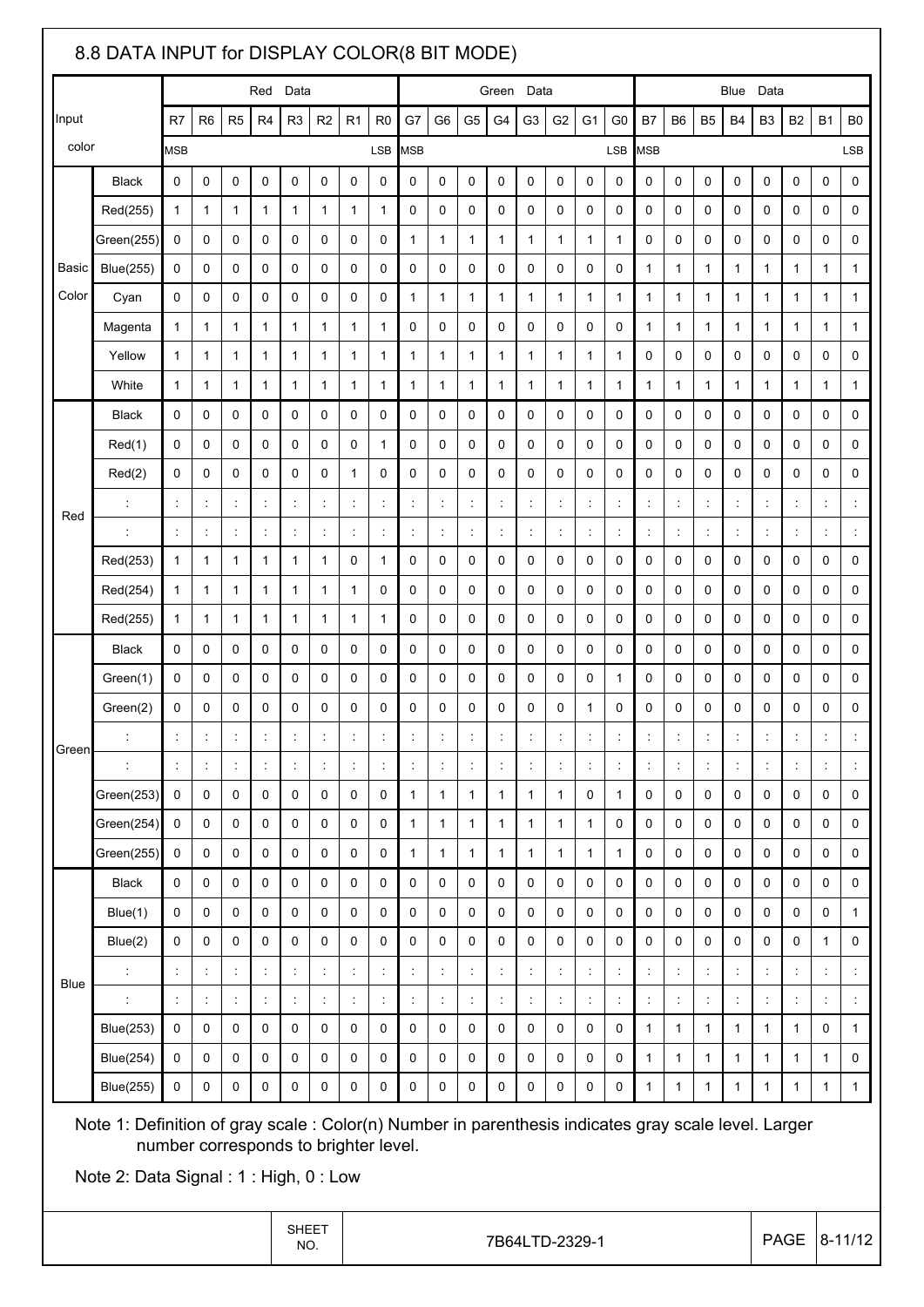### 8.9 DATA INPUT for DISPLAY COLOR (6 BIT MODE)

|                       | COLOR &           |                | Data Signal          |                      |                |                      |                |                      |                |                |                      |                      |                  |                      |              |                |                |                |                      |
|-----------------------|-------------------|----------------|----------------------|----------------------|----------------|----------------------|----------------|----------------------|----------------|----------------|----------------------|----------------------|------------------|----------------------|--------------|----------------|----------------|----------------|----------------------|
|                       | <b>Gray Scale</b> | R <sub>5</sub> | R4                   | R <sub>3</sub>       | R2             | R <sub>1</sub>       | R <sub>0</sub> | G <sub>5</sub>       | G4             | G <sub>3</sub> | G <sub>2</sub>       | G <sub>1</sub>       | G <sub>0</sub>   | <b>B5</b>            | <b>B4</b>    | B <sub>3</sub> | <b>B2</b>      | <b>B1</b>      | B <sub>0</sub>       |
|                       | <b>Black</b>      | $\mathbf 0$    | 0                    | $\mathbf 0$          | $\mathbf 0$    | $\mathbf 0$          | $\mathbf 0$    | $\mathbf 0$          | 0              | 0              | $\mathbf 0$          | $\mathbf 0$          | $\mathbf 0$      | $\mathbf 0$          | 0            | 0              | $\mathbf 0$    | $\mathbf 0$    | 0                    |
| <b>Basic</b><br>Color | Red (63)          | 1              | 1                    | $\mathbf{1}$         | $\mathbf{1}$   | 1                    | $\mathbf{1}$   | $\mathbf 0$          | 0              | $\mathbf 0$    | 0                    | $\mathbf 0$          | $\mathbf 0$      | $\mathbf 0$          | $\mathbf 0$  | 0              | $\mathbf 0$    | $\mathbf 0$    | 0                    |
|                       | Green (63)        | $\mathbf 0$    | $\mathbf 0$          | $\mathbf 0$          | $\mathbf 0$    | $\mathbf 0$          | $\mathbf 0$    | 1                    | 1              | $\mathbf{1}$   | $\mathbf{1}$         | $\mathbf{1}$         | 1                | $\mathbf 0$          | $\mathbf 0$  | 0              | $\mathbf 0$    | $\mathbf 0$    | $\pmb{0}$            |
|                       | <b>Blue (63)</b>  | $\mathbf 0$    | 0                    | $\mathbf 0$          | $\mathbf 0$    | $\mathbf 0$          | $\mathbf 0$    | $\mathbf 0$          | $\mathbf 0$    | $\mathbf 0$    | 0                    | $\mathbf 0$          | $\mathbf 0$      | 1                    | $\mathbf{1}$ | $\mathbf 1$    | 1              | 1              | 1                    |
|                       | Cyan              | 0              | 0                    | $\mathbf 0$          | $\mathbf 0$    | $\mathbf 0$          | $\mathbf 0$    | 1                    | 1              | 1              | $\mathbf{1}$         | 1                    | 1                | 1                    | 1            | 1              | 1              | 1              | 1                    |
|                       | Magenta           | 1              | $\mathbf{1}$         | $\mathbf{1}$         | 1              | 1                    | 1              | $\mathbf 0$          | $\mathbf 0$    | $\mathbf 0$    | 0                    | 0                    | $\mathbf 0$      | 1                    | $\mathbf{1}$ | 1              | 1              | $\mathbf{1}$   | 1                    |
|                       | Yellow            | 1              | 1                    | 1                    | $\mathbf{1}$   | 1                    | $\mathbf 1$    | $\mathbf 1$          | 1              | $\mathbf{1}$   | $\mathbf{1}$         | $\mathbf{1}$         | 1                | $\mathbf 0$          | $\mathbf 0$  | 0              | $\mathbf 0$    | $\mathbf 0$    | 0                    |
|                       | White             | 1              | 1                    | $\mathbf{1}$         | $\mathbf{1}$   | $\mathbf{1}$         | $\mathbf{1}$   | $\mathbf 1$          | $\mathbf{1}$   | $\mathbf{1}$   | $\mathbf{1}$         | $\mathbf{1}$         | 1                | 1                    | $\mathbf{1}$ | 1              | $\mathbf{1}$   | $\mathbf{1}$   | 1                    |
| Red                   | <b>Black</b>      | 0              | 0                    | $\mathbf 0$          | $\mathbf 0$    | $\mathbf 0$          | $\mathbf 0$    | $\pmb{0}$            | 0              | 0              | $\pmb{0}$            | $\mathbf 0$          | $\boldsymbol{0}$ | $\mathbf 0$          | 0            | 0              | $\mathbf 0$    | $\pmb{0}$      | $\pmb{0}$            |
|                       | <b>Red</b> (1)    | 0              | $\mathbf 0$          | $\mathbf 0$          | $\mathbf 0$    | $\boldsymbol{0}$     | 1              | $\mathbf 0$          | $\mathbf 0$    | $\mathbf 0$    | $\pmb{0}$            | $\mathbf 0$          | $\mathbf 0$      | $\mathbf 0$          | $\mathbf 0$  | $\pmb{0}$      | $\mathbf 0$    | $\mathbf 0$    | 0                    |
|                       | Red(2)            | 0              | 0                    | $\mathbf 0$          | $\mathbf 0$    | 1                    | $\mathbf 0$    | $\mathbf 0$          | $\mathbf 0$    | $\mathbf 0$    | 0                    | $\mathbf 0$          | $\mathbf 0$      | $\mathbf 0$          | $\mathbf 0$  | 0              | $\mathbf 0$    | $\mathbf 0$    | $\pmb{0}$            |
|                       |                   | ċ              | $\ddot{\cdot}$       | $\ddot{\cdot}$       | $\ddot{\cdot}$ | $\ddot{\phantom{a}}$ | $\ddot{\cdot}$ | $\ddot{\cdot}$       | ċ              | $\ddot{\cdot}$ | $\ddot{\cdot}$       | ċ                    | $\ddot{\cdot}$   | $\ddot{\cdot}$       | ÷.           | $\ddot{\cdot}$ | $\ddot{\cdot}$ | Ì              | $\ddot{\phantom{a}}$ |
|                       | t                 | $\ddot{\cdot}$ | $\ddot{\cdot}$       | İ                    | $\ddot{\cdot}$ | $\ddot{\cdot}$       | $\ddot{\cdot}$ | $\ddot{\phantom{a}}$ | ÷              | $\ddot{\cdot}$ | $\ddot{\phantom{a}}$ | $\ddot{\cdot}$       | $\ddot{\cdot}$   | $\ddot{\phantom{a}}$ | t            | ÷,             | $\ddot{\cdot}$ | Ì              | t                    |
|                       | Red (62)          | 1              | $\mathbf 1$          | $\mathbf{1}$         | 1              | 1                    | 0              | $\mathbf 0$          | 0              | 0              | 0                    | $\mathbf 0$          | $\mathbf 0$      | $\mathbf 0$          | 0            | 0              | $\mathbf 0$    | $\mathbf 0$    | 0                    |
|                       | Red (63)          | 1              | 1                    | 1                    | $\mathbf{1}$   | 1                    | $\mathbf 1$    | $\mathbf 0$          | 0              | $\mathbf 0$    | 0                    | $\mathbf 0$          | $\mathbf 0$      | $\mathbf 0$          | $\mathbf 0$  | 0              | $\mathbf 0$    | $\mathbf 0$    | $\pmb{0}$            |
|                       | <b>Black</b>      | $\mathbf 0$    | $\mathbf 0$          | $\mathbf 0$          | $\mathbf 0$    | $\mathbf 0$          | $\mathbf 0$    | $\mathbf 0$          | 0              | $\mathbf 0$    | $\mathbf 0$          | $\mathbf 0$          | $\mathbf 0$      | $\mathbf 0$          | $\mathbf 0$  | 0              | $\mathbf 0$    | $\mathbf 0$    | 0                    |
| Green                 | Green (1)         | 0              | 0                    | $\mathbf 0$          | $\mathbf 0$    | $\mathbf 0$          | $\mathbf 0$    | $\pmb{0}$            | $\mathbf 0$    | 0              | $\pmb{0}$            | $\mathbf 0$          | 1                | $\mathbf 0$          | 0            | 0              | $\mathbf 0$    | $\mathbf 0$    | $\pmb{0}$            |
|                       | Green (2)         | 0              | 0                    | $\mathbf 0$          | $\mathbf 0$    | 0                    | $\mathbf 0$    | $\pmb{0}$            | $\mathbf 0$    | $\mathbf 0$    | 0                    | 1                    | $\mathbf 0$      | $\mathbf 0$          | $\mathbf 0$  | 0              | $\mathbf 0$    | $\mathbf 0$    | 0                    |
|                       | ÷                 | t              | $\ddot{\phantom{a}}$ | $\ddot{\phantom{a}}$ | t,             | t,                   | $\ddot{\cdot}$ | $\ddot{\phantom{a}}$ | $\ddot{\cdot}$ | $\ddot{\cdot}$ | $\ddot{\cdot}$       | $\ddot{\phantom{a}}$ | $\ddot{\cdot}$   | $\ddot{\cdot}$       | t            | İ,             | $\ddot{\cdot}$ | ÷,             |                      |
|                       | t                 | $\ddot{\cdot}$ | $\ddot{\cdot}$       | $\ddot{\cdot}$       | $\ddot{\cdot}$ | $\ddot{\phantom{a}}$ | $\ddot{\cdot}$ | t                    | $\ddot{\cdot}$ | $\ddot{\cdot}$ | $\ddot{\cdot}$       | t                    | $\ddot{\cdot}$   | $\ddot{\cdot}$       | t            | $\ddot{\cdot}$ | $\ddot{\cdot}$ | Ì              | $\ddot{\phantom{a}}$ |
|                       | Green (62)        | $\mathbf 0$    | $\pmb{0}$            | $\pmb{0}$            | $\pmb{0}$      | $\pmb{0}$            | $\pmb{0}$      | 1                    | 1              | $\mathbf{1}$   | $\mathbf{1}$         | 1                    | $\mathbf 0$      | $\mathbf 0$          | $\mathbf 0$  | $\pmb{0}$      | $\mathbf 0$    | $\pmb{0}$      | 0                    |
|                       | Green (63)        | 0              | 0                    | $\mathbf 0$          | $\mathbf 0$    | $\mathbf 0$          | $\mathbf 0$    | 1                    | 1              | $\mathbf{1}$   | $\mathbf{1}$         | $\mathbf{1}$         | 1                | $\mathbf 0$          | 0            | 0              | $\mathbf 0$    | $\mathbf 0$    | 0                    |
| <b>Blue</b>           | <b>Black</b>      | $\mathbf 0$    | $\pmb{0}$            | $\mathbf 0$          | $\mathbf 0$    | $\mathbf 0$          | $\mathbf 0$    | $\mathbf 0$          | 0              | $\mathbf 0$    | 0                    | $\mathbf 0$          | $\mathbf 0$      | $\mathbf 0$          | $\mathbf 0$  | 0              | $\mathbf 0$    | $\mathbf 0$    | $\pmb{0}$            |
|                       | Blue $(1)$        | $\mathbf 0$    | 0                    | $\mathbf 0$          | $\mathbf 0$    | $\pmb{0}$            | $\mathbf 0$    | $\pmb{0}$            | $\pmb{0}$      | $\mathbf 0$    | 0                    | $\mathbf 0$          | $\mathbf 0$      | $\mathbf 0$          | $\mathbf 0$  | $\pmb{0}$      | $\mathbf 0$    | $\mathbf 0$    | 1                    |
|                       | Blue $(2)$        | 0              | $\pmb{0}$            | $\pmb{0}$            | $\pmb{0}$      | 0                    | $\pmb{0}$      | $\mathbf 0$          | $\pmb{0}$      | 0              | $\pmb{0}$            | $\pmb{0}$            | $\pmb{0}$        | $\pmb{0}$            | 0            | 0              | $\pmb{0}$      | 1              | $\pmb{0}$            |
|                       |                   |                |                      |                      |                |                      |                |                      |                |                |                      |                      |                  |                      |              |                |                |                |                      |
|                       |                   |                | $\ddot{\cdot}$       | İ,                   | ÷              | t,                   |                | $\ddot{\cdot}$       | $\ddot{\cdot}$ |                | İ,                   |                      | $\ddot{\cdot}$   | İ,                   |              | İ,             |                | $\ddot{\cdot}$ |                      |
|                       | <b>Blue (62)</b>  | 0              | $\pmb{0}$            | $\pmb{0}$            | $\pmb{0}$      | $\pmb{0}$            | $\pmb{0}$      | $\pmb{0}$            | $\pmb{0}$      | $\pmb{0}$      | $\pmb{0}$            | $\mathbf 0$          | $\pmb{0}$        | $\mathbf{1}$         | $\mathbf{1}$ | $\mathbf{1}$   | $\mathbf 1$    | $\mathbf 1$    | $\pmb{0}$            |
|                       | <b>Blue (63)</b>  | 0              | $\pmb{0}$            | $\pmb{0}$            | $\pmb{0}$      | $\pmb{0}$            | $\pmb{0}$      | $\pmb{0}$            | 0              | $\pmb{0}$      | $\pmb{0}$            | $\pmb{0}$            | $\pmb{0}$        | $\mathbf 1$          | $\mathbf{1}$ | $\mathbf 1$    | $\mathbf 1$    | $\mathbf{1}$   | $\mathbf{1}$         |
|                       |                   |                |                      |                      |                |                      |                |                      |                |                |                      |                      |                  |                      |              |                |                |                |                      |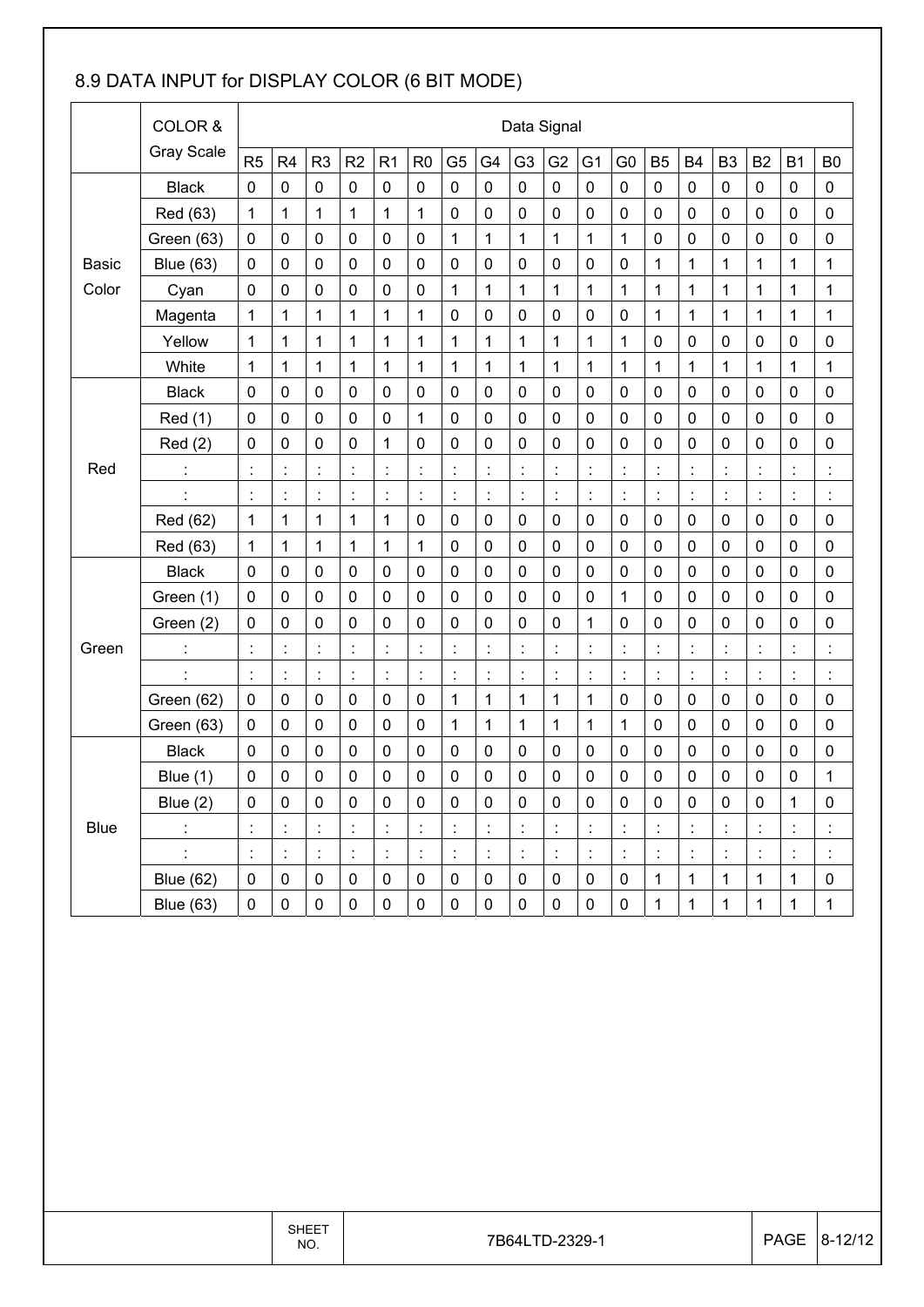